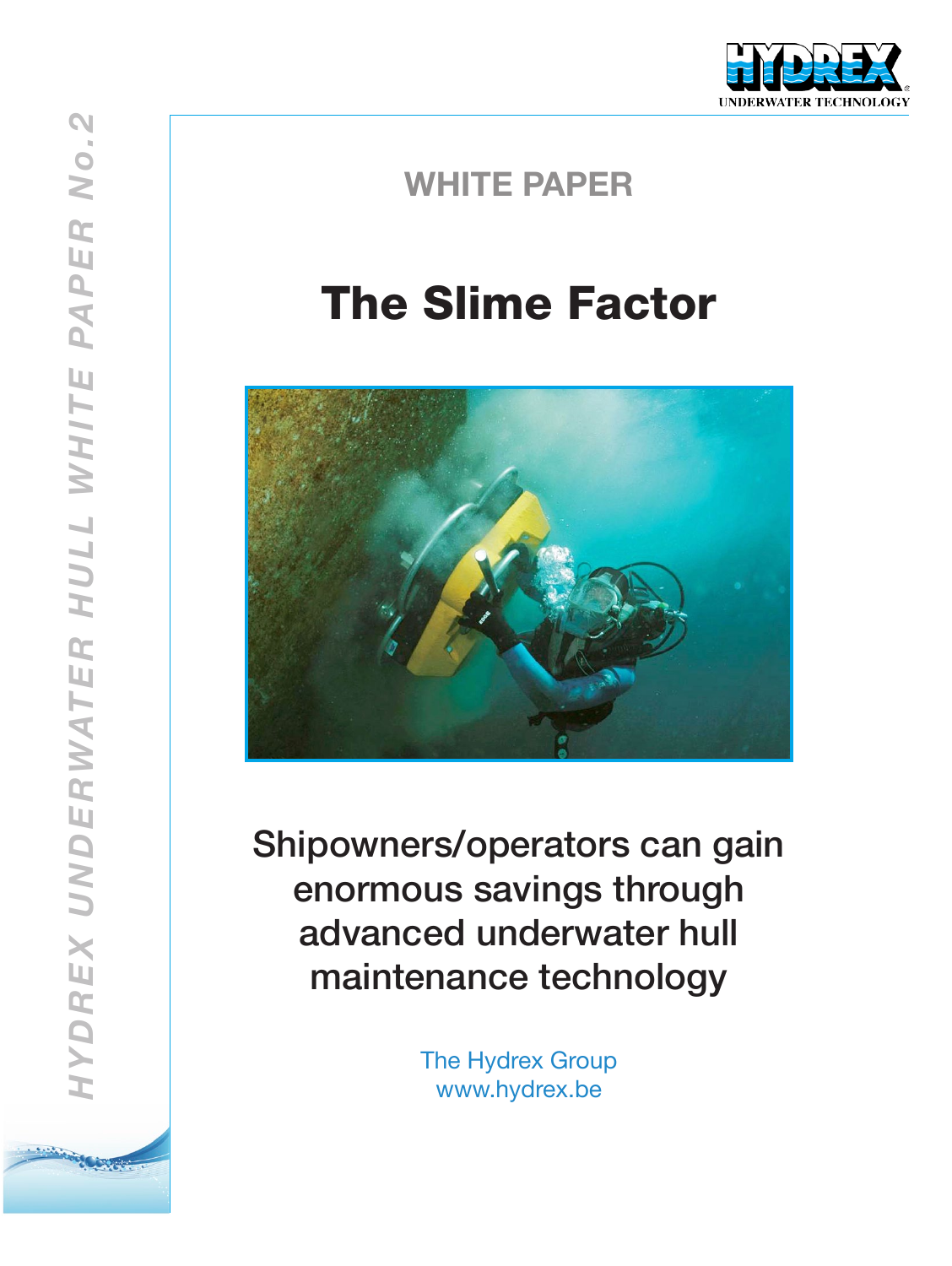### Part I. Introduction

#### **The overlooked slime factor**

It has been well known for millennia that a fouled hull reduces a ship's speed considerably. Nowadays this equates to increased fuel consumption and cost of operation. Shipowners and operators, officers and managers are well aware of this and take steps to reduce fouling as much as possible.

However, fouling is all too often erroneously seen as beginning with the weed or grass stage and increasing in severity through barnacles, clams, sponges, all the way to kelp and larger aquatic plants and animals.

What is all too often missed or disregarded is the effect of the very early stages of biofouling: microscopic fouling or biofilm, commonly referred to in the shipping industry as SLIME.

Within hours of a clean hull being submerged in the sea, bacteria begin to accumulate on that hull, whether or not is it coated with biocidal antifoulants (AF) or silicone or other foul-release coatings (FRC) or anything else. In its early stages, this slime is hardly visible. Yet even a light slime has been shown to increase fuel consumption by 8% or more and a heavy slime can result in fuel consumption increases of  $18\%$  or more.<sup>1</sup>

That may not appear to be that much. But at today's fuel prices it adds up. And the additional fuel consumption also increases greenhouse gas (GHG) emissions proportionately. The increase in power required to maintain a cruising speed can cause excessive wear to engines. Modern ship propulsion plants are not typically designed with the large power margins that earlier propulsion plants had.

Let's take an example of a cargo ship that requires 100 tons of fuel per day to maintain a cruising speed of 20 knots with a completely smooth and unfouled hull, the way it was at its first speed trials. If that ship were to build up a thin layer of slime in a month and a thick layer of slime in two months, by the end of those two months of sailing, it would be requiring 110 tons of fuel per day to maintain the same cruising speed. Taking fuel at \$450 per ton, the slime build-up would cause a fuel penalty of an additional \$4,500 per day just to keep operating at the same service speed. Even if the fouling remained at that level, in a month it would have used \$135,000 more fuel than it would have if the hull were clean. In a year, at that same rate, it would have cost \$1.62 million more than if the hull had been maintained clean.

Now let's assume that that cargo ship is one of a fleet of 100 similar vessels. If no attention were paid to the slime factor in between drydocking, you can assume that that fleet would waste \$162 million per year in fuel alone, just to overcome the negative effects of slime on the hulls. Of course, every vessel and every fleet would have its own individual figures depending on many variables, and this is a broad

*The Slime Factor Part I: Introduction 1*

...even a light slime has been shown to increase fuel consumption by 8% or more and a heavy slime can result in fuel consumption increases of 18% or more.

<sup>1</sup> Daniel Kane, "Hull and Propeller Performance Monitoring," presentation SNAME Climate Change and Ships, Feb. 2010. These figures reported by the US Navy for a frigate in 1991.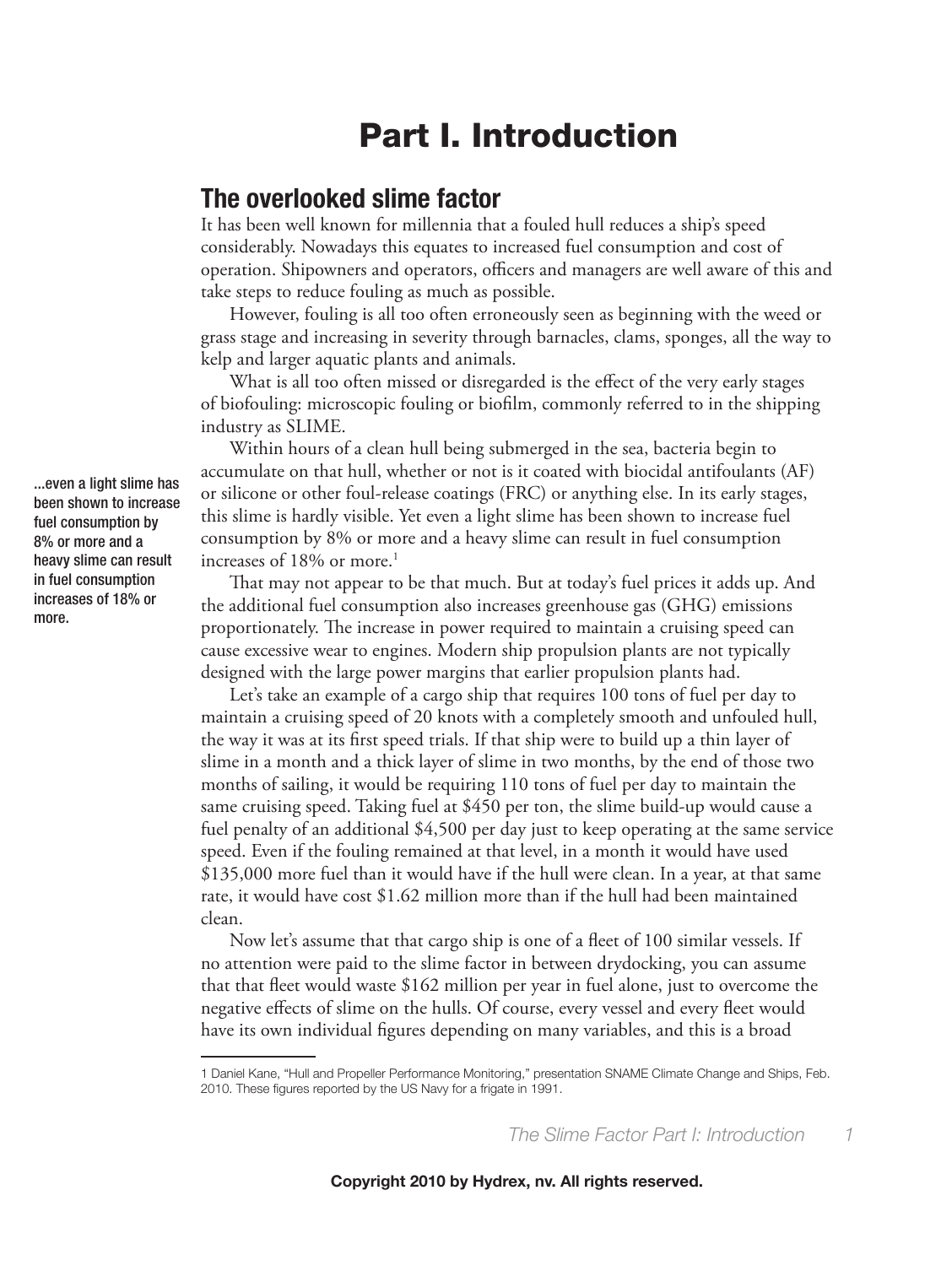estimate; but it is a fair one. In fact, these figures are conservative.

Increased fuel costs of this magnitude cannot be ignored if the ships are to be kept running economically. There is an additional factor to take into consideration: there is evidence that slime layers make it easier for other fouling such as weed, barnacles and other organisms to adhere to the hull, causing even greater fuel penalties.<sup>2</sup> This can also lead to damaging the hull coating itself and eventually, adversely affecting the steel under the paint.<sup>3</sup>

These are the kind of numbers that are being ignored when an owner or operator repaints a ship with traditional antifouling paint or a foul-release coating, after launching or relaunching then pays no further attention to the underwater hull until it's time to drydock again in 2 ½ years.

The information presented here about slime is not new. In 1952, in the book *Marine Fouling and its Prevention* prepared for the Bureau of Ships, Navy Department, by Woods Hole Oceanographic Institution, the following passage appears in the first chapter, "The Effects of Fouling":

> **As a result of experience over a number of years, the British Admiralty makes an allowance for design purposes for an increase of frictional resistance of ¼ per cent per day out of dock in temperate waters and of ½ per cent per day in tropical waters. The result of this assumed rate on speed and fuel consumption at the end of six months for various types of ships in temperate waters is given in Table 1. In tropical waters such results would be expected at the end of three months (20). In the United States Navy the Rules for Engineering Competition in effect prior to the war allowed for 3 per cent increase in fuel consumption per month (3).4**

|                   |                                      |                                  | Percentage Increase in Fuel<br>Consumption* to Maintain a Speed of |          |
|-------------------|--------------------------------------|----------------------------------|--------------------------------------------------------------------|----------|
| Type of Ship      | Standard<br><b>Displacement Tons</b> | Loss of Maximum<br>Speed (Knots) | 10 Knots                                                           | 20 Knots |
| <b>Battleship</b> | 35,000                               | $1\frac{1}{2}$                   | 45                                                                 | 40       |
| Aircraft carrier  | 23,000                               | $1\frac{1}{2}$                   | 45                                                                 | 40       |
| Cruiser           | 10,000                               | $1\frac{1}{2}$                   | 50                                                                 | 45       |
| <b>Destroyer</b>  | 1,850                                | 2                                | 50                                                                 | 35       |

*Table 1. Effect of Fouling after Six Months out of Dock in Temperate Waters (Frictional resistance assumed to increase ¼ per cent per day.)*

*\*These figures are based on the fuel consumption for propulsion only, i.e. auxiliaries are not included.*

Increased fuel costs of this magnitude cannot be ignored if the ships are to be kept running economically.

<sup>2</sup> Woods Hole Oceanographic Institution, Marine Fouling and Its Prevention, United States Naval Institute, Annapolis, Maryland, 1952: 44.

<sup>3</sup> *Ibid*. 14-19.

<sup>4</sup> *Ibid*. 3.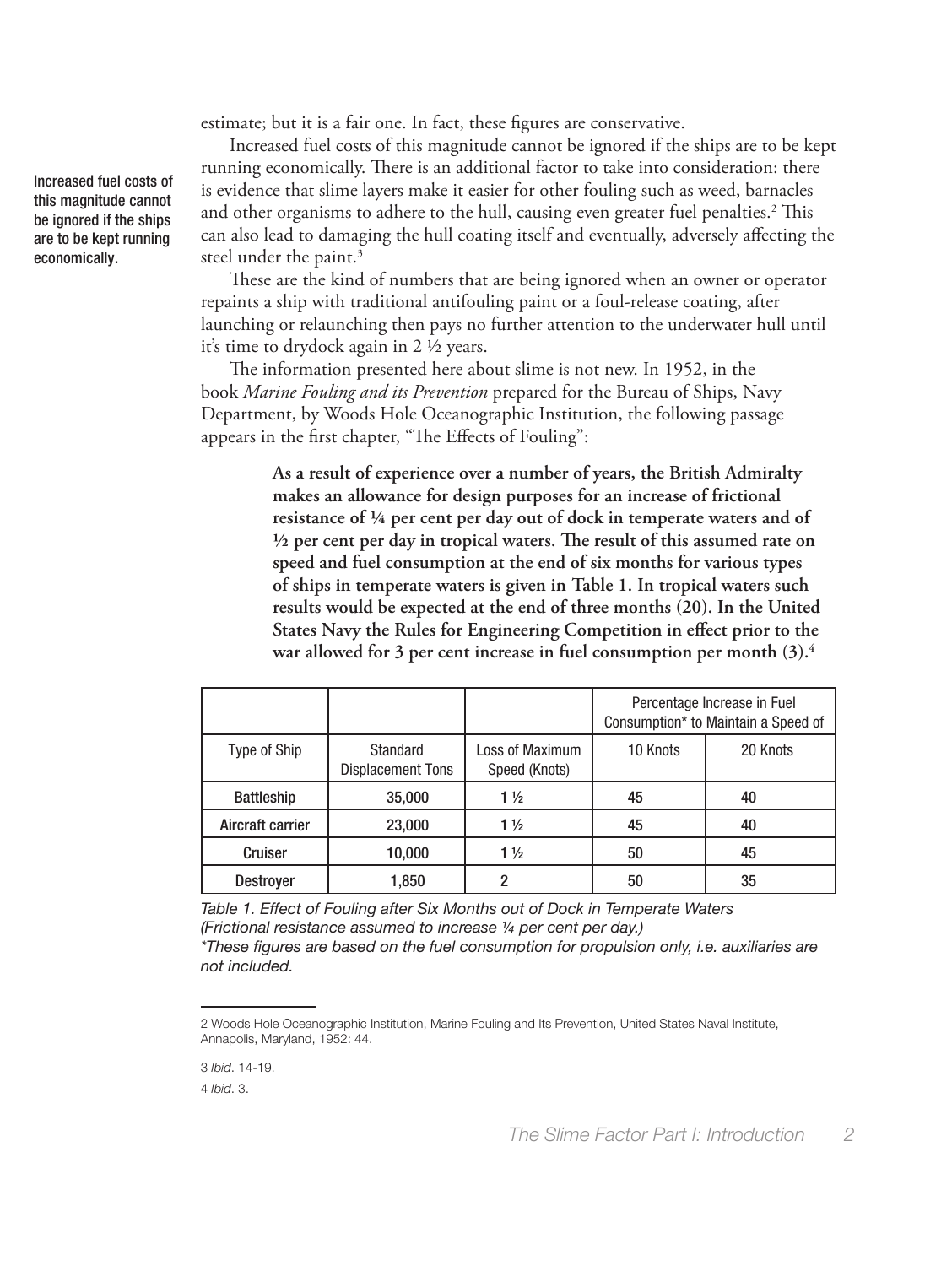In an excellent article published recently (November 2010) in *Biofouling*, entitled "Economic impact of biofouling on a naval surface ship," the authors state that, even though antifouling technology has moved on since 1952, Schultz predicted in 2004 a frictional drag penalty similar to that predicted by the Royal Navy allowance mentioned above, for modern copper-based antifouling (AF) paints exposed in the static condition. This prediction was based on towing tank tests.<sup>5</sup>

These facts and figures need to be faced if significant fuel savings are to be obtained, and with them major reductions in CO2 and other greenhouse gas emissions.

Recognizing the economic impact of slime is only the first step. Once shipowners, operators, managers and ships' officers are fully aware of the steep penalties to be paid for a fouled hull, even one fouled only with slime, there is the question of what to do about it.

How do the ship's officers and management determine if there is a build-up of slime and what effect this is having on the ship's performance? This is simpler than it may seem and will be discussed later on in this paper.

Once it is clearly determined that there is a sufficient slime build-up to warrant attention, how can it be dealt with effectively and economically? This is not always so simple, as will be explained. But there is a workable approach.

Ignoring slime is a costly mistake for any shipowner or operator. It is not something that can be left up to engineers to deal with or not. It is a matter of concern to those responsible for budgets, costs, profit and loss, long term investment value and total ownership cost as well environmental impact of ships and fleets, large or small, military, merchant, offshore, government, sea- or river-going, in cold or warm waters – in other words, any vessel or fleet. It is also of concern to port authorities and to government officials responsible for the environment.

This paper will go into detail on slime and its effect on hull performance and therefore fuel consumption and CO2 and other GHG emissions. It will discuss various hull coatings in relation to slime. And, because the prevention of slime is not possible with current technology, this paper will also cover the various methods of detection and removal of slime available to shipowners and operators and those responsible for operational costs.

Along with its references, the paper is designed to provide decision makers with sufficient information to devise strategies for maintaining the underwater hulls of ships and fleets at an optimum performance level, thus saving enormous amounts of money while at the same time ensuring that their ships are "good citizens" when it comes to greenhouse gas emissions and other environmental concerns.

Ignoring slime is a costly mistake for any shipowner or operator.

<sup>5</sup> Schultz, M. P. , Bendick, J. A. , Holm, E. R. and Hertel, W. M.(2011) 'Economic impact of biofouling on a naval surface ship', Biofouling, 27. First published on: 14 December 2010 (iFirst): 88.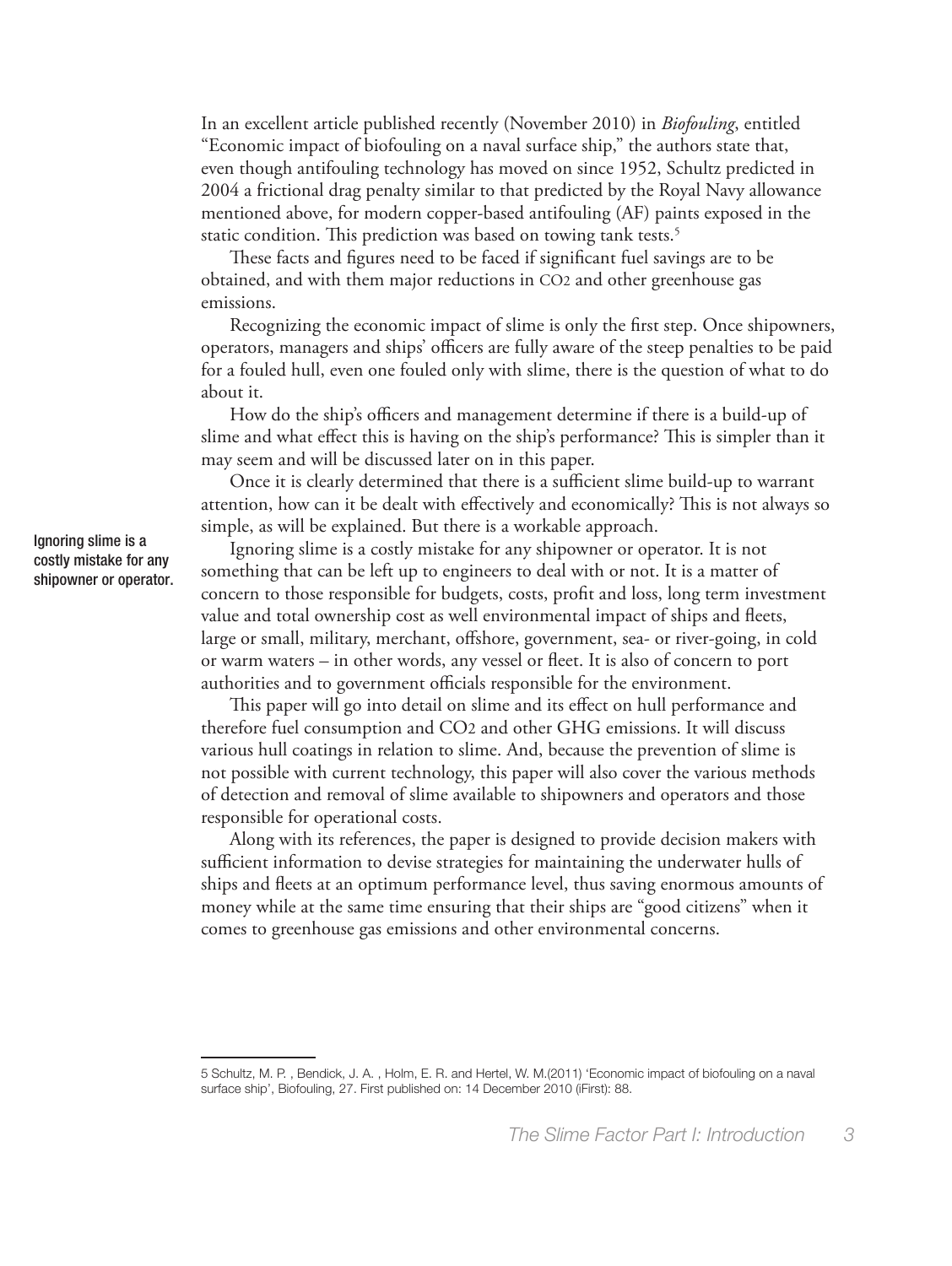## Part II. Slime (biofilm) – what it is and what it does

### **What is slime?**

Biofouling of ship hulls and propellers builds up at varying rates, depending on a number of factors such as the degree to which the vessel is stationary or under way, cruising speed, the waters in which the vessel operates, the condition of the hull and the coating used on the ship bottom.



*Figure 1. Build-up of marine biofouling (source: Davis and Williamson, 1995)*

Regardless of the hull condition and coating used, when a vessel with a clean hull, such as one just out of drydock (or the shipyard if a newbuild), is immersed in water, it begins almost immediately to accumulate the first traces of fouling. This is microscopic fouling. The process is well described in *Marine Fouling and its Prevention*, Chapter 4:

> **On a newly exposed surface the fouling process usually begins with the formation of a slime film which is produced by bacteria and diatoms [microscopic plants, one of the first organisms in the food chain, a**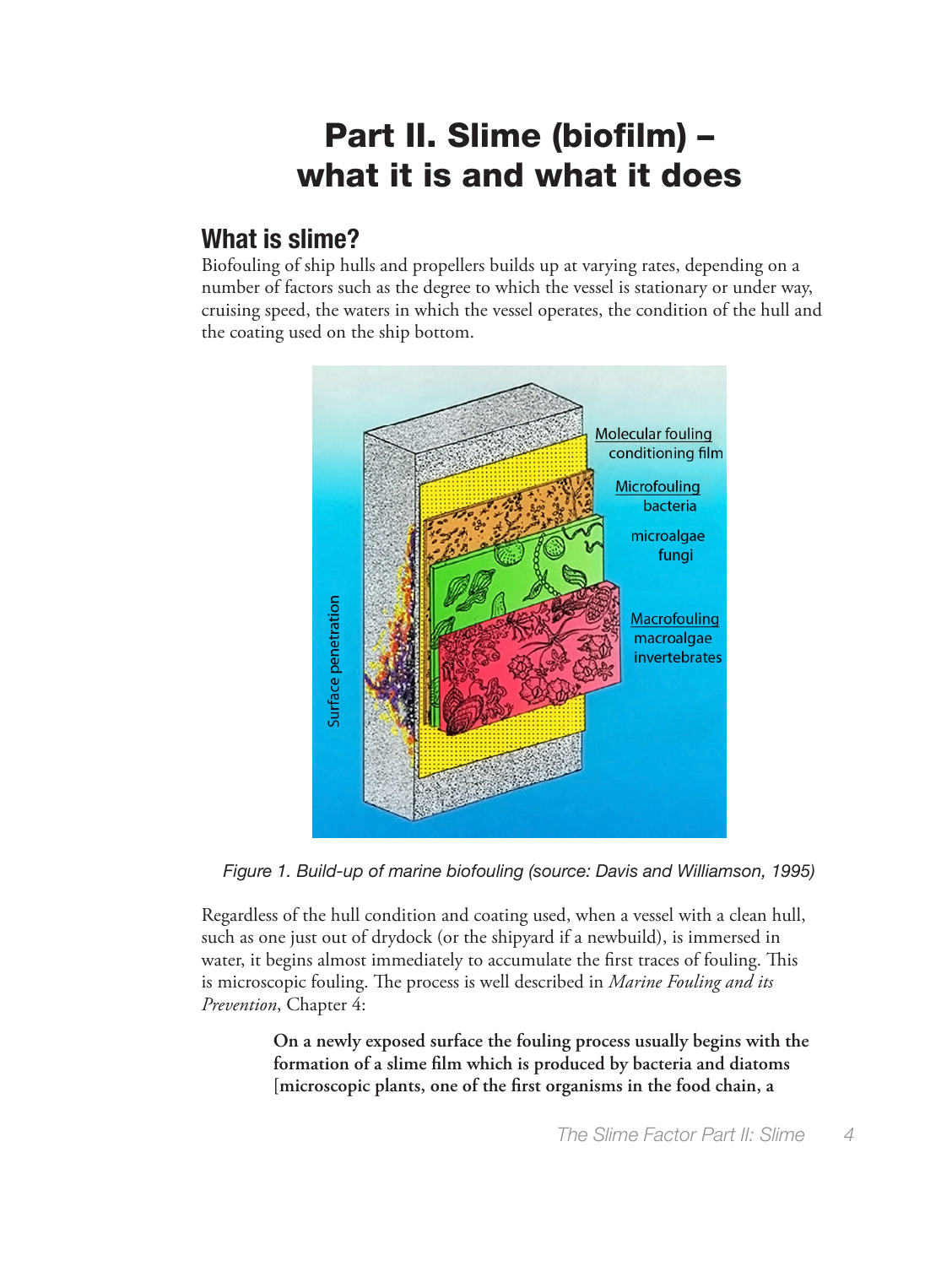**common component of plankton, which can attach themselves to submerged surfaces]. The bacteria attach and grow rapidly; their numbers on each square centimeter of surface may reach one hundred in a few minutes, several thousand in the first day, and several million in the first forty-eight hours. Algae [seaweed] and diatoms are uncommon during the first two or three days, but then may develop rapidly so that several thousand per square centimeter may be present within a week. Protozoa [single cell animals of the simplest kind] follow. They are generally uncommon during the first week and reach their maximum growth by the end of the second or third week.6**

The authors also describe this build-up in terms of its effects on frictional resistance:

#### **The Effects of Slime Film on Frictional Resistance**

**A number of observations indicate that the frictional resistance of a submerged surface may increase with time of immersion in the absence of macroscopic fouling. This effect is attributed to the slime film, formed by bacteria and diatoms, which rapidly develops on surfaces exposed in the sea. For example, in discussing the paper of McEntee Sir Archibald Denny stated that vessels lying in brackish water of the fitting out basin on the river Leven increased their friction nearly ½ per cent per day for several months even when there was no apparent fouling.7**

This slime layer or microscopic fouling can build up to thicknesses of as much as 2mm,<sup>8</sup> but the heavier, more visible stages of macroscopic fouling begin when weed or grass starts to grow on the hull, and barnacles and other larger plants and animals attach themselves to the underwater parts of the ship creating even greater frictional resistance.

In his article, "Effects of coating roughness and biofouling on ship resistance and powering," Research Engineer at the Department of Naval Architecture and Ocean Engineering at the US Naval Academy Michael P. Schultz explains that there are degrees of slime:

> **Some distinction should also be drawn between light and heavy slime layers. Heavy slime would be a condition where the underlying paint colour is difficult or impossible to determine. In the light slime condition, the underlying paint colour is visible.9**

Biofilm is as prevalent in freshwater as it is in the sea and in fact forms an even thicker

...the frictional resistance of a submerged surface may increase with time of immersion in the absence of macroscopic fouling.

<sup>6</sup> Woods Hole Oceanographic Institution, Marine Fouling and Its Prevention, United States Naval Institute, Annapolis, Maryland, 1952: 42.

<sup>7</sup> *Ibid*. 29-30.

<sup>8</sup> S. Dürr, J. C. Thomason, Biofouling, Wiley-Blackwell, 2010: 218.

<sup>9</sup> Michael P. Schultz, (2007) "Effects of coating roughness and biofouling on ship resistance and powering," Biofouling, 23:5, 331 - 341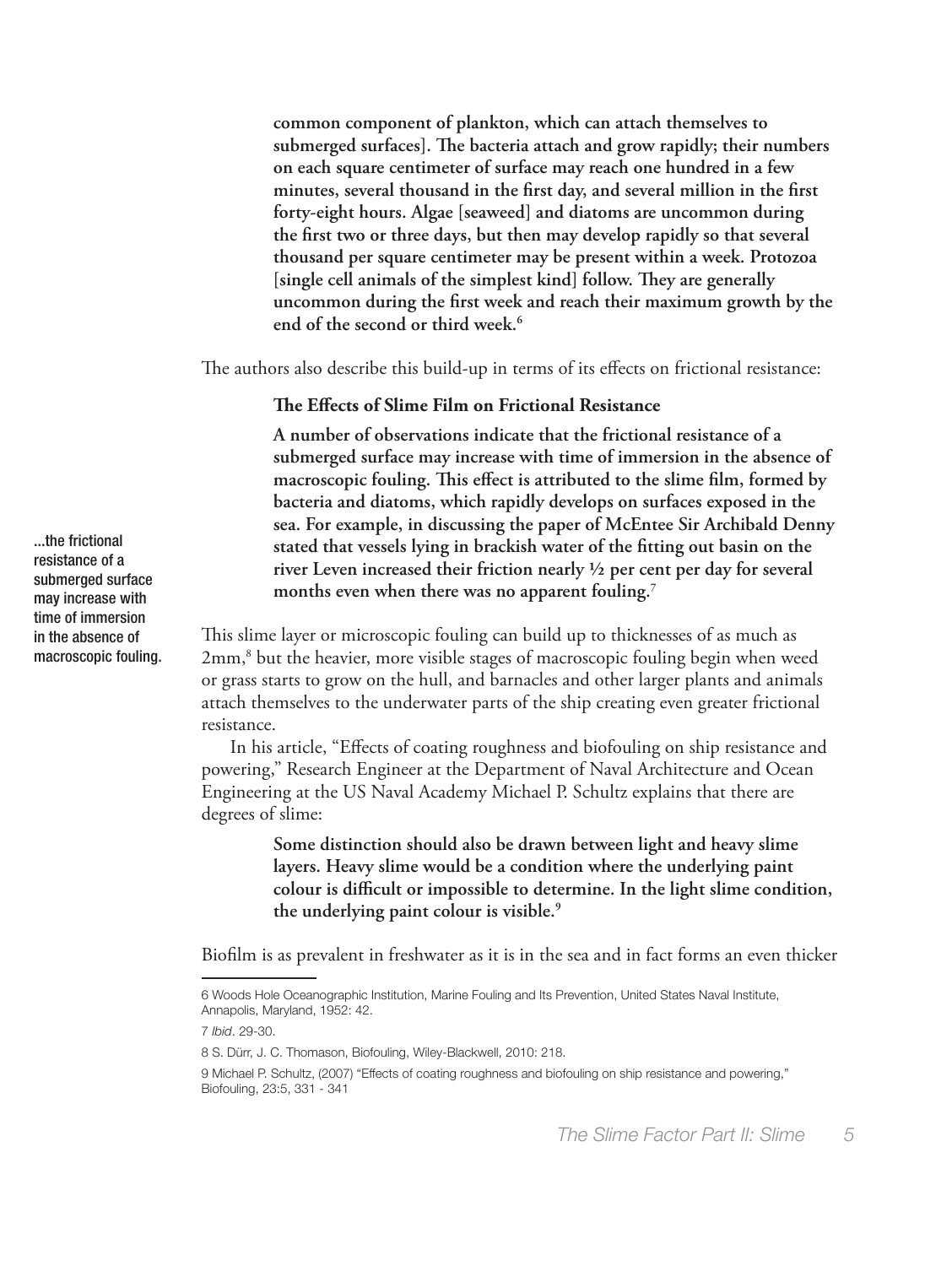layer in freshwater than saltwater,<sup>10</sup> so river barges and other freshwater vessels are far from immune. This build-up can be seen on the glass of an aquarium or the sides of a swimming pool if these are not kept clean.

All too often slime is ignored and the hull is not considered fouled until seaweed or barnacles can be seen to have attached themselves to the hull. In terms of economy, this is much too late. If fouling has developed to the weed or grass or barnacle stages, the damage has already been done and hundreds of thousands or millions of dollars have already been wasted in fuel burned as a penalty to overcome the added hull and propeller friction caused by the slime.

#### **No hull or coating immune**

No matter what the substrata or the coatings used, slime inevitably develops on any surface when it is immersed in water. This includes all antifouling systems currently in use.

A detailed study of slime by Sergey Dobretsov in Chapter 9 "Marine Biofilms" of the authoritative book *Biofouling* edited by Simone Dürr and Jeremy C. Thomason and published by Wiley-Blackwell in 2010,<sup>11</sup> includes the observations that, "Most microorganisms attach more strongly to hydrophobic [water repelling] materials such as Teflon™, than to hydrophilic [water attracting] materials such as glass." This is interesting to note since silicone-based foul-release coatings are known to be hydrophobic. This is confirmed by Antonio Terlizzi and Marco Faimali in Chapter 12, "Fouling on Artificial Substrata" in the same book.<sup>12</sup> One can therefore assume that these foul-release coatings would lend themselves to a more rapid build-up of slime than would a concentrated glass hard coating for example.

The same chapter contains the statement, "Control and eradication of biofilms are difficult since their resistance towards most antibiotics and biocides is substantially increased compared to planktonic species (see Chapter 11)."13 From this one may conclude that traditional antifouling is not effective against slime. This is borne out by the results of experiments described in the book *Marine Fouling and its Prevention* Chapter 2, page 30 which show that various plates, including those coated with biocidal antifoulants, developed slime layers, even if there was a different growth rate of a few days between some of the coatings.14

In the introduction to their article "The Effect of Biofilms on Turbulent Boundary Layers," M. P. Schultz and G. W. Swain state:

> **While modern antifouling (AF) systems are effective in controlling most macrofouling (e.g. barnacles, tubeworms, macroalgae, etc.), they do become colonized by microfouling organisms that produce a slime film. In**

substrata or the coatings used, slime inevitably develops on any surface when it is immersed in water.

No matter what the

<sup>10</sup> S. Dürr, J. C. Thomason, Biofouling, Wiley-Blackwell, 2010: 138.

<sup>11</sup> *Ibid*. 127.

<sup>12</sup> *Ibid*. 170.

<sup>13</sup> *Ibid*. 124.

<sup>14</sup> Woods Hole Oceanographic Institution, Marine Fouling and Its Prevention, United States Naval Institute, Annapolis, Maryland, 1952: 29-30.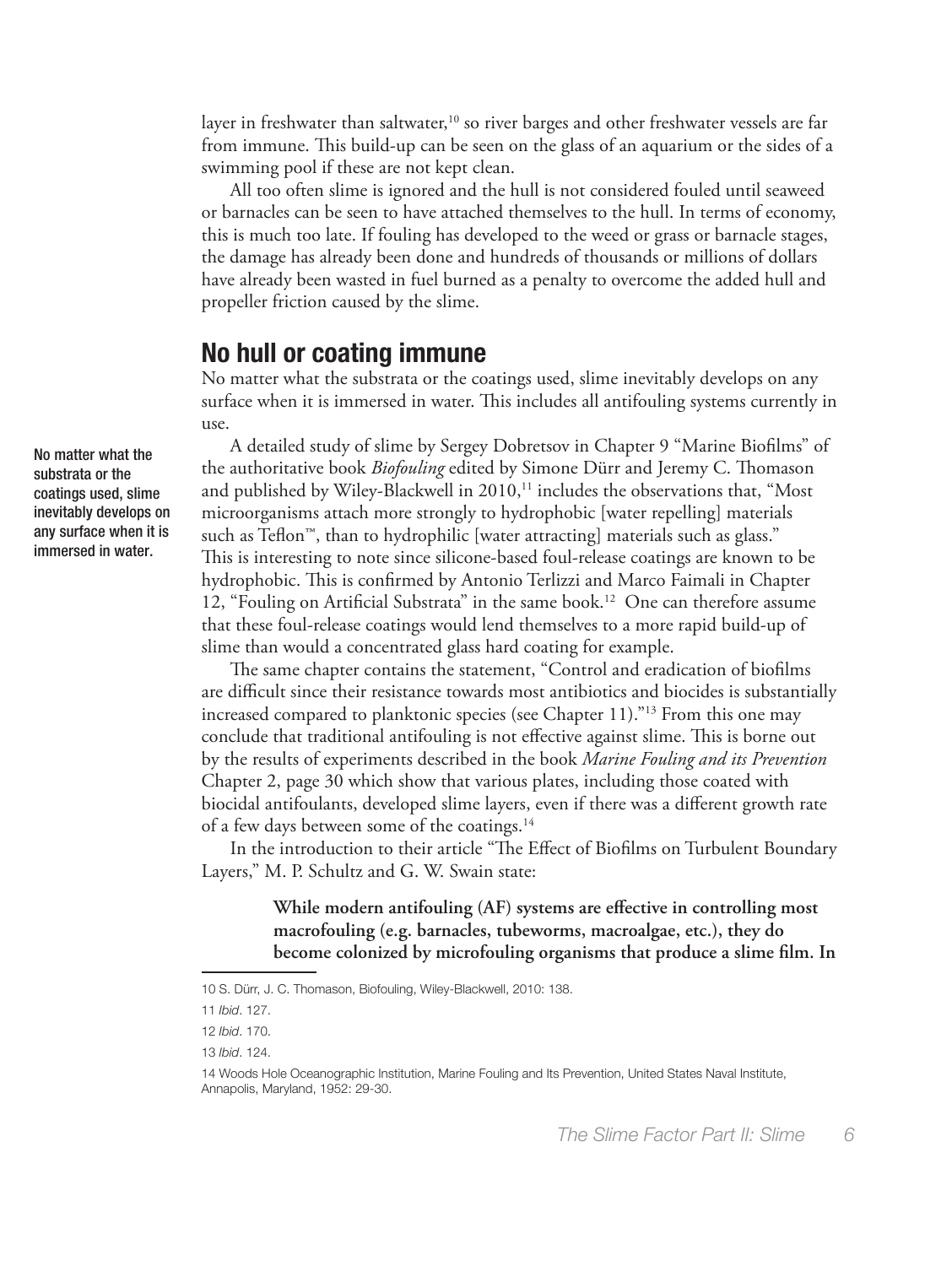#### **some cases, the growth of this film is stimulated on copper and organo-tin AF paints (Loeb et al., 1984).15**

It appears that metal-based biocidal antifoulants can actually speed slime growth. Hard coatings also develop slime. No hull is immune. This slime build-up occurs on any hull, no matter what it is made of or coated with. It is a fact of marine life. It is not the case that slime accumulates equally on all surfaces under all conditions. But whatever the surface, whatever the coating, toxic or non-toxic, foul-releasing or not, slime accumulates and increases drag and therefore fuel consumption.

#### **What does slime do?**

Many tests have been conducted to determine the effects of slime on the hull and propeller performance of vessels. The results vary somewhat, but they are unanimous in confirming that even a thin layer of slime has a significant effect on underwater hull performance, fuel consumption and consequently CO2 and other GHG emissions. A thick layer of slime has proportionately more serious effects.

Following are some facts and figures that will make these effects clearer. In a presentation given by Michael P. Schultz, J. A. Bendick, E.R. Holm and W. M. Hertel at the 15th International Congress on Marine Corrosion and Fouling in Newcastle in July 2010 and subsequently in an article published in *Biofouling* in November of the same year entitled, "Economic impact of biofouling on a naval surface ship," these experts from the US Naval Academy and the Naval Sea Systems Command (NAVSEA) detail the findings of their economic study regarding hull fouling, which used for its analysis a mid-sized naval surface ship. Their abstract from the article is quoted here in full as it describes their overall findings after a very detailed analysis, very germane to the subject matter of this paper.

> **In the present study, the overall economic impact of hull fouling on a mid-sized naval surface ship (Arleigh Burke-class destroyer DDG-51) has been analyzed. A range of costs associated with hull fouling was examined, including expenditures for fuel, hull coatings, hull coating application and removal, and hull cleaning. The results indicate that the primary cost associated with fouling is due to increased fuel consumption attributable to increased frictional drag. The costs related to hull cleaning and painting are much lower than the fuel costs. The overall cost associated with hull fouling for the Navy's present coating, cleaning, and fouling level is estimated to be \$56M per year for the entire DDG-51 class or \$1B over 15 years. The results of this study provide guidance as to the amount of money that can be reasonably spent for research, development, acquisition, and implementation of new technologies or management strategies to combat hull fouling.16**

...even a thin layer of slime has a significant effect on underwater hull performance, fuel consumption and consequently CO2 and other GHG emissions. A thick layer of slime has a proportionately more serious effects.

<sup>15</sup> M. P. Schultz and G. W Swain, "The Effect of Biofilms on Turbulent Boundary Layers," Journal of Fluids Engineering, Vol. 121 / 51, (March, 1999).

<sup>16</sup> M. P. Schultz et al., (2011) "Economic impact of biofouling on a naval surface ship," Biofouling, 27: 1, 87 — 98,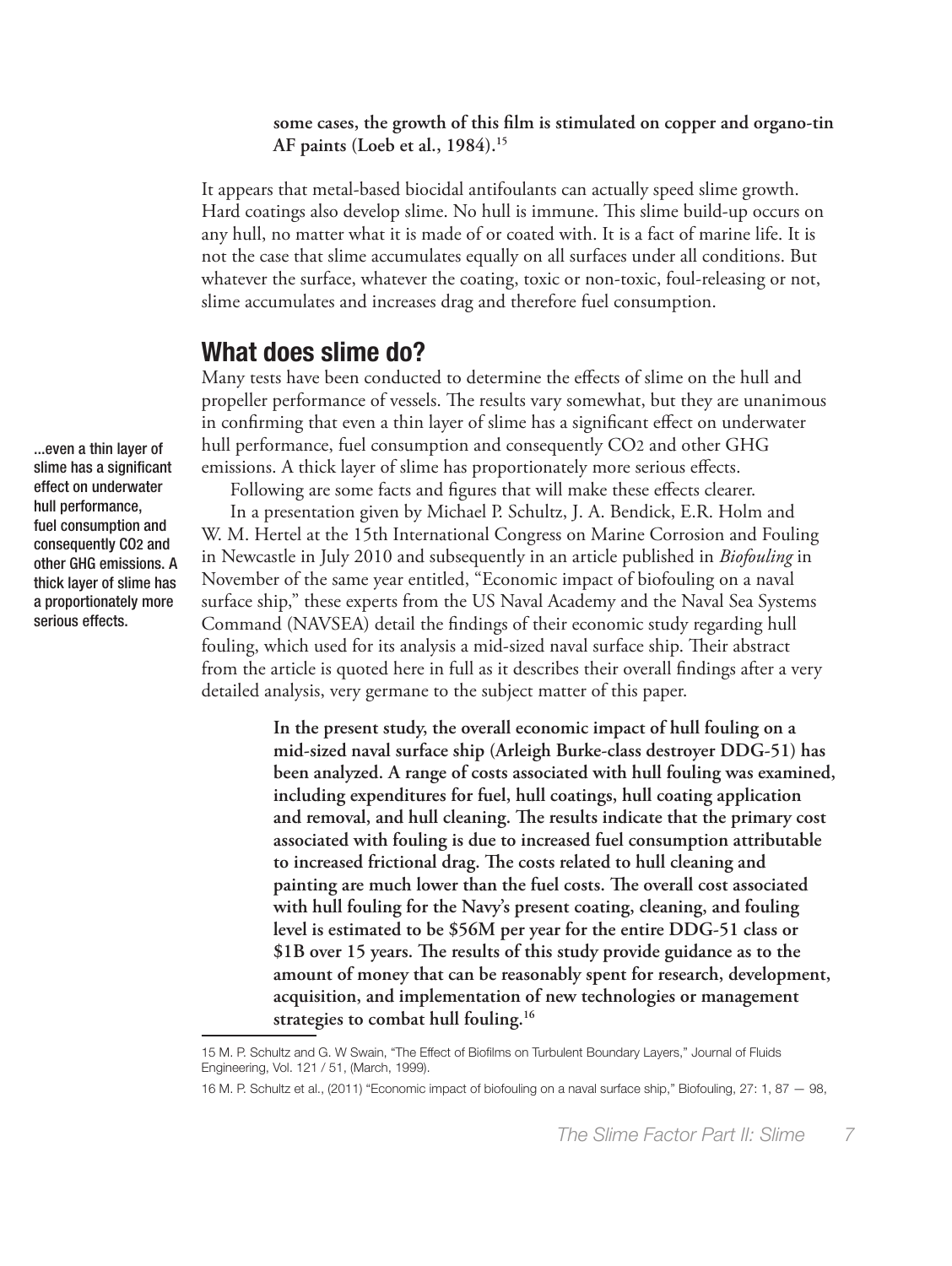The DDG-51 class was chosen since it represented 30% in terms of number of hulls and 22% of the wetted hull area of the US Navy fleet, and the ships were widely distributed and therefore subjected to different conditions.

The authors of the article predicted average increases in hull resistance and required shaft power for a DDG-51 destroyer traveling at a speed of 15 knots to be 9% for light slime and 18% for heavy slime.

From this and many other factors they calculated that the cumulative additional operational costs due to heavy slime fouling was about \$1.2 million per year per ship, the largest part of which consisted of increased fuel consumption due to hull fouling (an increase of 10.3% compared to a smooth hull).

Naval vessels may be considered a special case due to their pattern of operation which often requires long periods moored or at anchor, combined with periods of high speed steaming. Nevertheless, these figures are useful to any ship or fleet, from cruise line to VLCCs, offshore oil exploration vessels, RO/ROs and ferries, even if they vary slightly from case to case.

Earlier work by Michael P. Schultz reported in the October 2007 edition of *Biofouling* in an article entitled, "Effects of coating roughness and biofouling on ship resistance and powering,"17 provided useful conclusions about increased shaft power and fuel consumption required to overcome the effects of various levels of fouling on an Oliver Hazard Perry class frigate (FFG-7). At 15 knots, light slime was predicted to cause an increase in resistance of 11% while heavy slime weighed in at 20%. At 30 knots the resistance caused by light slime was slightly lower (10%) and heavy slime 16%. Various other experiments are cited in this article and all are in general agreement about the effects of light and heavy slime on hull resistance: they are significant.

In recent technical discussions with officers of a passenger ship who regularly monitor hull condition, and brush slime off the hull before it builds up, it became clear that a reduction in speed of 1.5 - 2 knots for a light to medium slime buildup had been observed consistently. The vessel picked back up from 18 or 18.5 to 20 knots at normal cruising RPM when the slime was fully cleaned off the hull by underwater brushing.

The slime factor has been quantified and the results of tests, experiments and predictions are clear: slime has a considerable effect on ship hull performance.

...the cumulative additional operational costs due to heavy slime fouling was about \$1.2 million per year per ship, the largest part of which consisted of increased fuel consumption due to hull fouling...

First published on: 14 December 2010 (iFirst)

<sup>17</sup> Schultz, Michael P. (2007) "Effects of coating roughness and biofouling on ship resistance and powering," Biofouling, 23:5, 331 - 341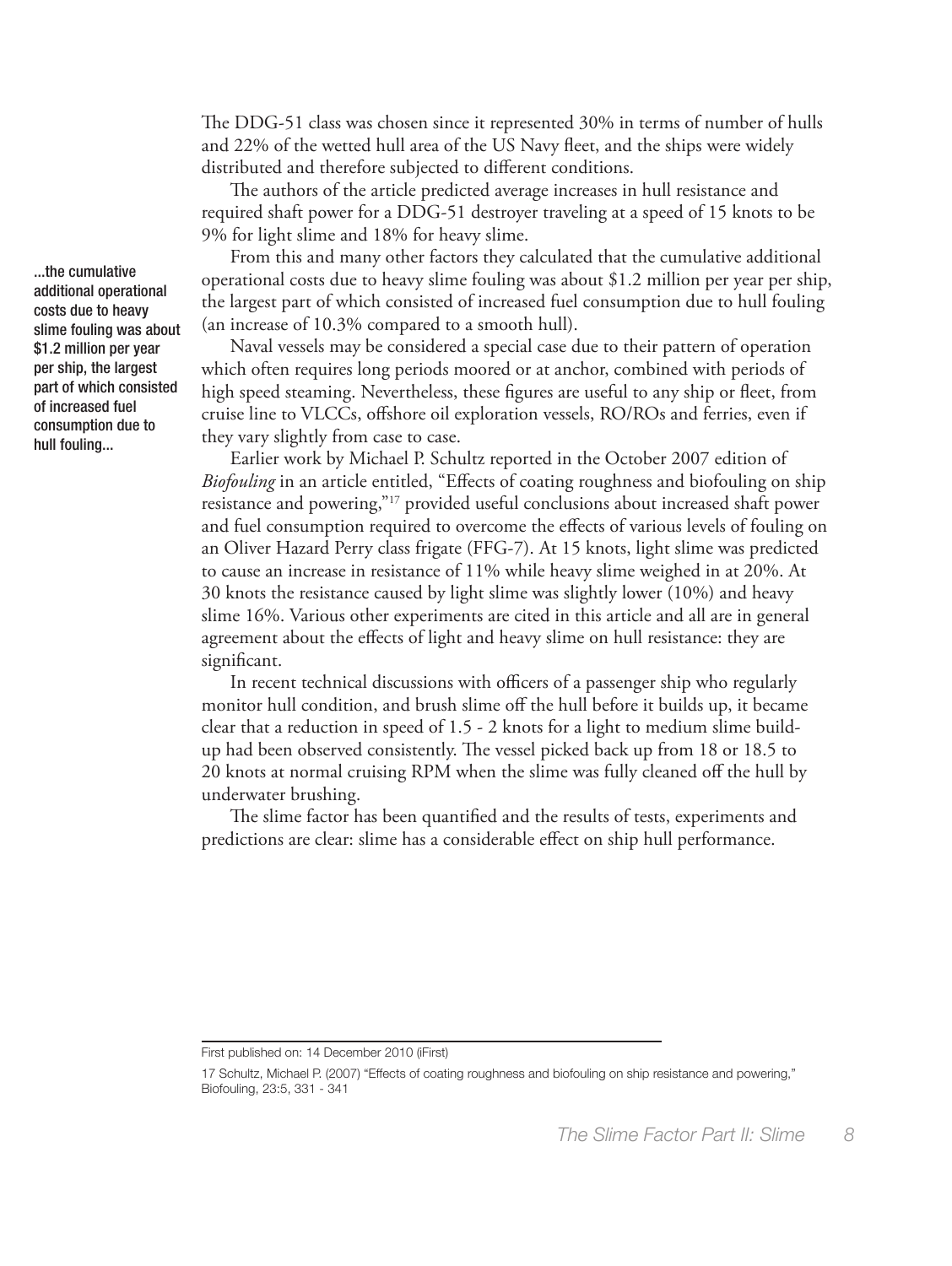## Part III. Dealing with slime

At this time there are a few approaches available and in use for dealing with slime.

#### **Approach No. 1: Ignore it**

The first and all-too-common approach is to ignore slime. This approach can be adopted through ignorance of the economic effects or from a sort of apathy bred by the problems inherent in trying to control slime on traditional AF coated hulls or the newer foul-release coatings used.

Many shipowners and operators coat their vessels with traditional copper-based and other biocide-leaching antifouling paints and then pay no further attention to the vessel's underwater hull for  $2 \frac{1}{2}$  or 3 years, at which point she returns to drydock and is cleaned and the AF coating partially or wholly renewed. In the meantime the vessel suffers a steady, gradual loss in performance and a significant increase in fuel consumption as the slime builds up; and, as the biocides in the coating are depleted, other fouling accumulates. The cost can be counted in millions of dollars per ship which could have been saved with a more active approach to underwater hull protection and maintenance.

The fact that the performance of the hull is reported by the engineering department to be within the speed limits specified in a charter or within guidelines established by a shipowner or operator, does not mean that the slime is not there or that it is not costing enormous amounts of money to operate under way with this fouling present.

The approach of simply ignoring slime does not provide a positive result and, if practiced, is economic self-destruction on the part of the shipowners, operators, charterers, officers and all those interested in running a vessel or fleet at optimum performance or on a commercially sound basis.

#### **Approach No. 2: Frequent drydocking**

The second theoretical approach is to drydock the vessel every few months so as to pressure wash the hull and remove the accumulated slime.

This is very effective in terms of keeping the hull clean. However, it is generally not viable or feasible and is therefore not practiced. It is simply too disruptive to a ship's schedule and too expensive and therefore not worth considering as a possibility at present.

#### **Approach No. 3: In-water cleaning**

The third approach is to try to clean the slime off the hull by underwater brushing carried out by divers or automated or remotely controlled devices. This approach is not uncommon. The US Navy's Naval Ships' Technical Manual (2006) provides a full description of how to monitor ship hulls, when and how to clean; it gives detailed

The approach of simply ignoring slime does not provide a positive result and, if practiced, is economic self-destruction on the part of the shipowners, operators, charterers, officers and all those interested in running a vessel or fleet at optimum performance or on a commercially sound basis.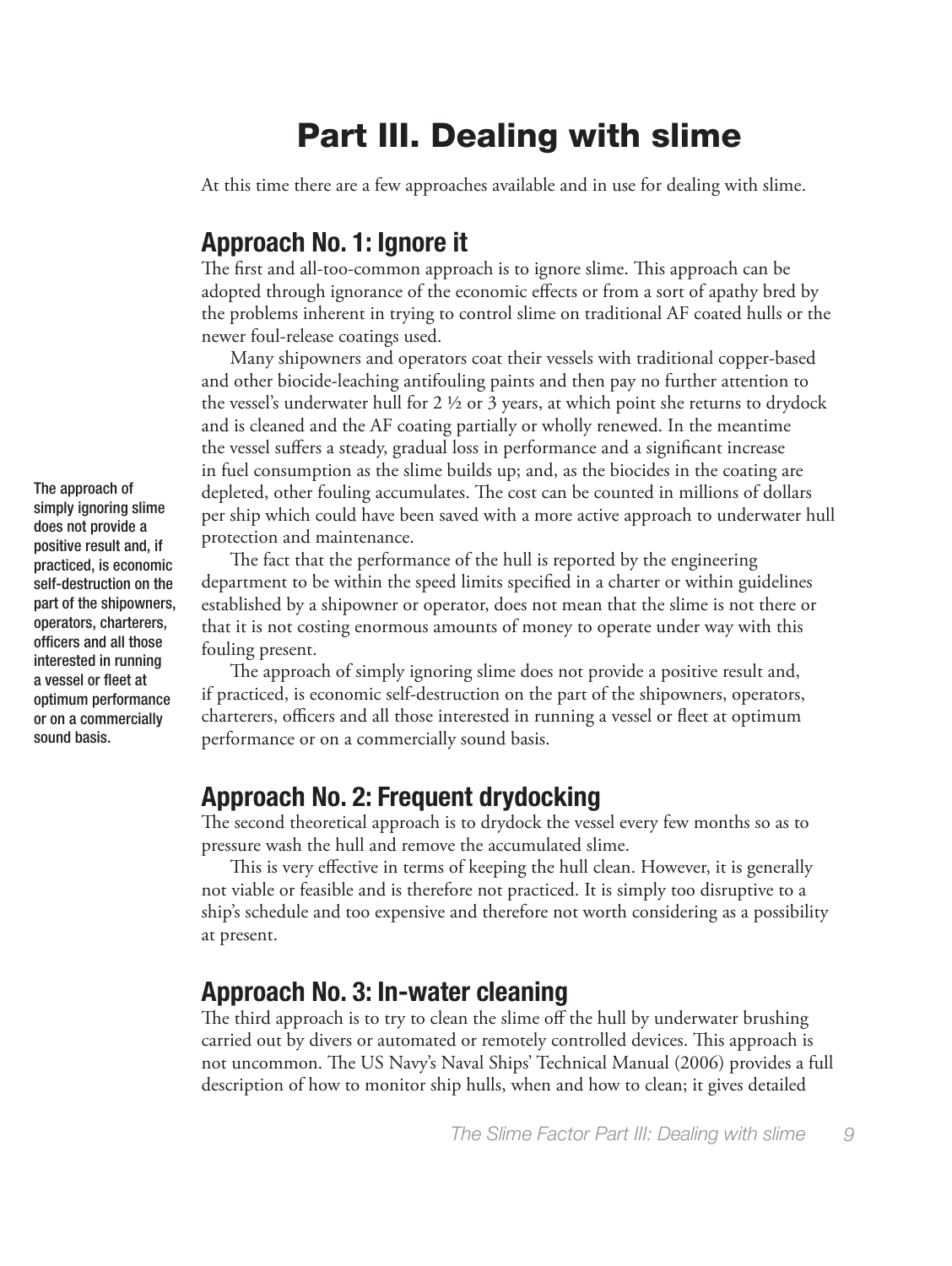instructions covering the US Navy's version of this approach.

While various robotic devices and other methods of underwater cleaning have been tried and are being investigated, what it comes down to in practical terms is sending divers down armed with hydraulic machines with rotating brushes which use hydraulic forces to keep them firmly pressed against the side or bottom of the ship while the rotating brushes do their work. They are powered by power packs on workboats or on trucks on the quayside. A variety of brushes can be used for different levels of fouling and different coatings. The brushing units are fairly large with several rotating brushes and can rapidly cover large areas of the hull when placed in trained and experienced hands. Smaller hydraulic brushes or hand brushing are used to clean sea chests and other areas which can't be reached by the larger machines.

Propeller polishing is very much part of the remedy of biofouling but will be taken up as a separate subject in a future white paper as it is a complex subject all of its own. In the real world there is a close connection between hull and propeller monitoring, inspection and cleaning.

Routine, full underwater hull cleaning in between drydockings is the best and in fact only viable approach currently available to handling the slime factor and maintaining the underwater hull at optimum performance.

As will be discussed, the cost and inconvenience of routine monitoring of hull performance followed by underwater cleaning when needed are minor and insignificant when compared to the potential savings in fuel costs and the reduction in GHG emissions thus made possible.

However, this approach has a number of problems inherent in it, stemming mainly from the characteristics of the underwater hull coatings in general use. There is also currently a considerable variance in the quality of in-water hull cleaning and also a broad spectrum of pricing for the work.

#### **Problems with cleaning antifouling (AF) coated hulls**

Traditional toxic antifouling coatings are designed to work by gradually releasing or leaching poisonous substances (biocides) into the water adjacent to the ship hull with the intention of killing the organisms that would otherwise become hull fouling. Various ways in which this leaching takes place have been experimented with, in an attempt to extend the useful life of the coatings, but the effect is roughly the same. Over time the active ingredients in the antifouling paint wear out and the coating has to be replaced. Typically this is a 2 -3 year period with the paint gradually becoming less effective over that period. Some manufacturers claim longer life for their products and heavier applications would last longer, at least in theory. But in general these times are accepted within the maritime world by the majority of users of these coatings.

The problems of cleaning AF paints are discussed in some detail by John A. Lewis and Ashley D. M. Coutts in Chapter 24 "Biofouling Invasions" of the book *Biofouling*. 18

...the cost and inconvenience of routine monitoring of hull performance followed by underwater cleaning when needed are minor and insignificant when compared to the potential savings in fuel costs and the reduction in GHG emissions they make possible.

<sup>18</sup> S. Dürr, J. C. Thomason, Biofouling, Wiley-Blackwell, 2010: 357.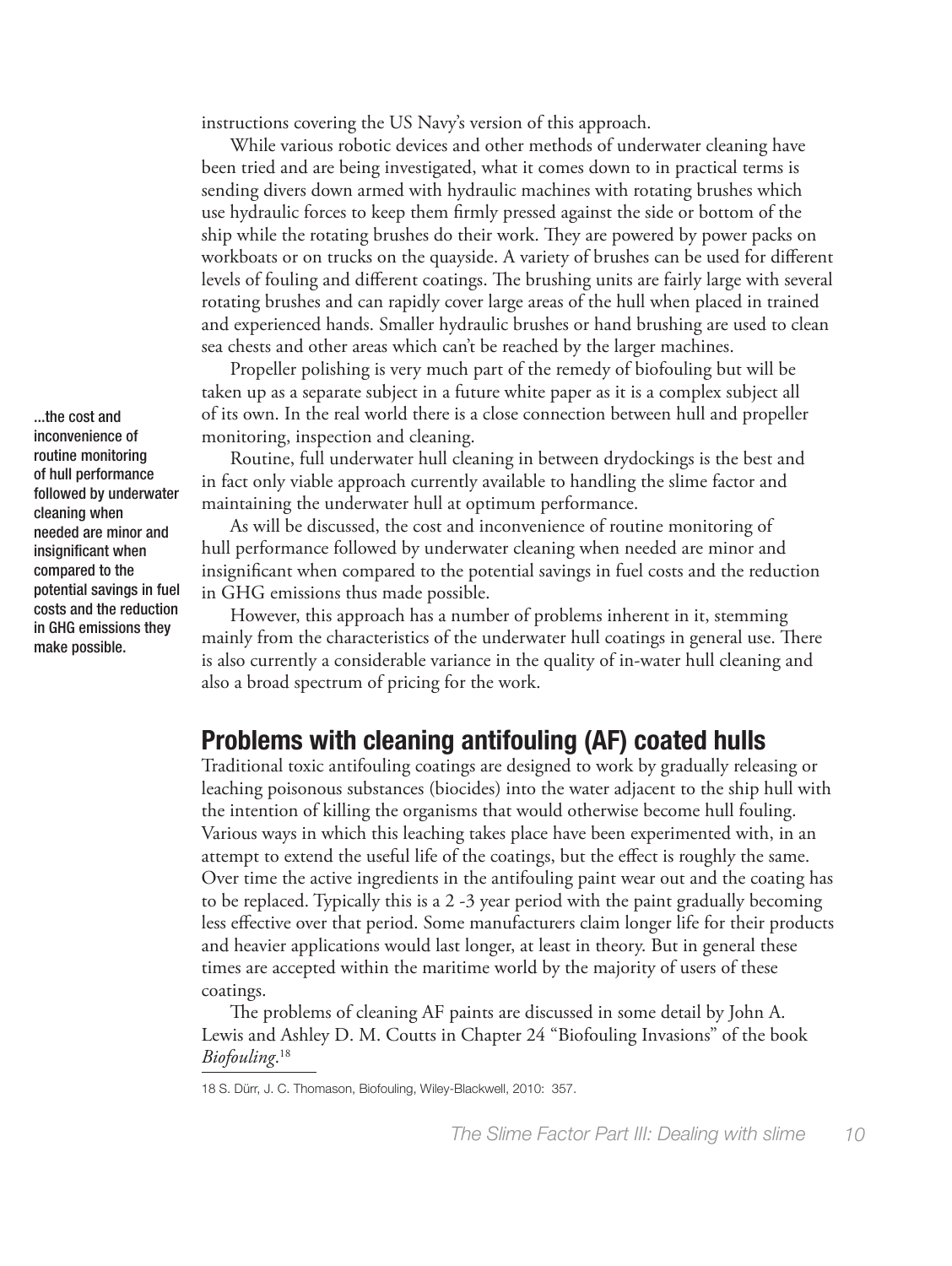**Scrubbing antifouling paints prematurely depletes the antifouling coating and creates a pulse of biocide that can harm the local environment and may impact on future applications by the port authority for the disposal of dredge spoil. Depleted antifouling coatings on hulls will also rapidly re-foul, reducing efficiency and increasing marine pest translocation risks. The cleaning process can also increase the pest incursion risk through the release and dispersal of viable plant and animal fragments, or through stimulation of spawning events.**

Brushing such a surface in order to clean it results in a heavy discharge of the toxic biocides. What this does is speed up the demise of the coating. The more frequently a hull with an AF coating is brushed or cleaned in the water, the more rapidly it wears out. This then opens the door to more serious fouling or requires more frequent replacement which means pulling the vessel out of the water more often with all the associated costs of drydocking, surface preparation, repainting and the off-hire costs for the vessel. The adverse environmental effects of the increased copper and other biocide discharges into the marine environment are beyond the scope of this paper but will be examined in detail in a subsequent paper in this series.

In a presentation to the National Paint & Coatings Association International Marine & Offshore Coatings Expo in June 2007, Mark Ingle, in charge of materials at the Naval Sea Systems Command (NAVSEA) reported as a key point that hull cleaning can remove 30-51% of one entire coat of antifouling paint.<sup>19</sup>

There are two sides to this equation, both of them negative. One side is the accelerated depletion of the active biocides contained in the AF coatings when they are cleaned. This creates a short term improvement in hull performance but a medium to long term degradation of the coating's performance. The other side is that this massive and sudden discharge of biocides caused by cleaning can be acutely harmful to the marine environment where the cleaning is conducted. This is not theoretical. One need only talk to divers who perform underwater cleaning on copper-based AFs to have confirmation of the clouds of toxic red paint that come off the hull under cleaning and the fact that ocean bed and quayside walls are covered with the toxic paint brushed off in the process of trying to remove the slime or other fouling properly. They report that two or three cleanings can leave a mere 5% of the AF coating on the hull.<sup>20</sup>

Underwater cleaning of AF paints is possible and it is done, but it has considerable drawbacks as discussed here.

#### **Problems with cleaning silicone foul-release coatings**

Silicone-based and other foul-release coatings have been proven to be effective in reducing drag when they are clean, and to make it harder for macrofouling (not

...hull cleaning can remove 30-51% of one entire coat of antifouling paint.

<sup>19</sup> Mark Ingle, Presentation to National Paint & Coatings Association International Marine & Offshore Coatings Expo (June 2007): 35.

<sup>20</sup> Technical discussions with lead diver Willem Hopmans, (2010).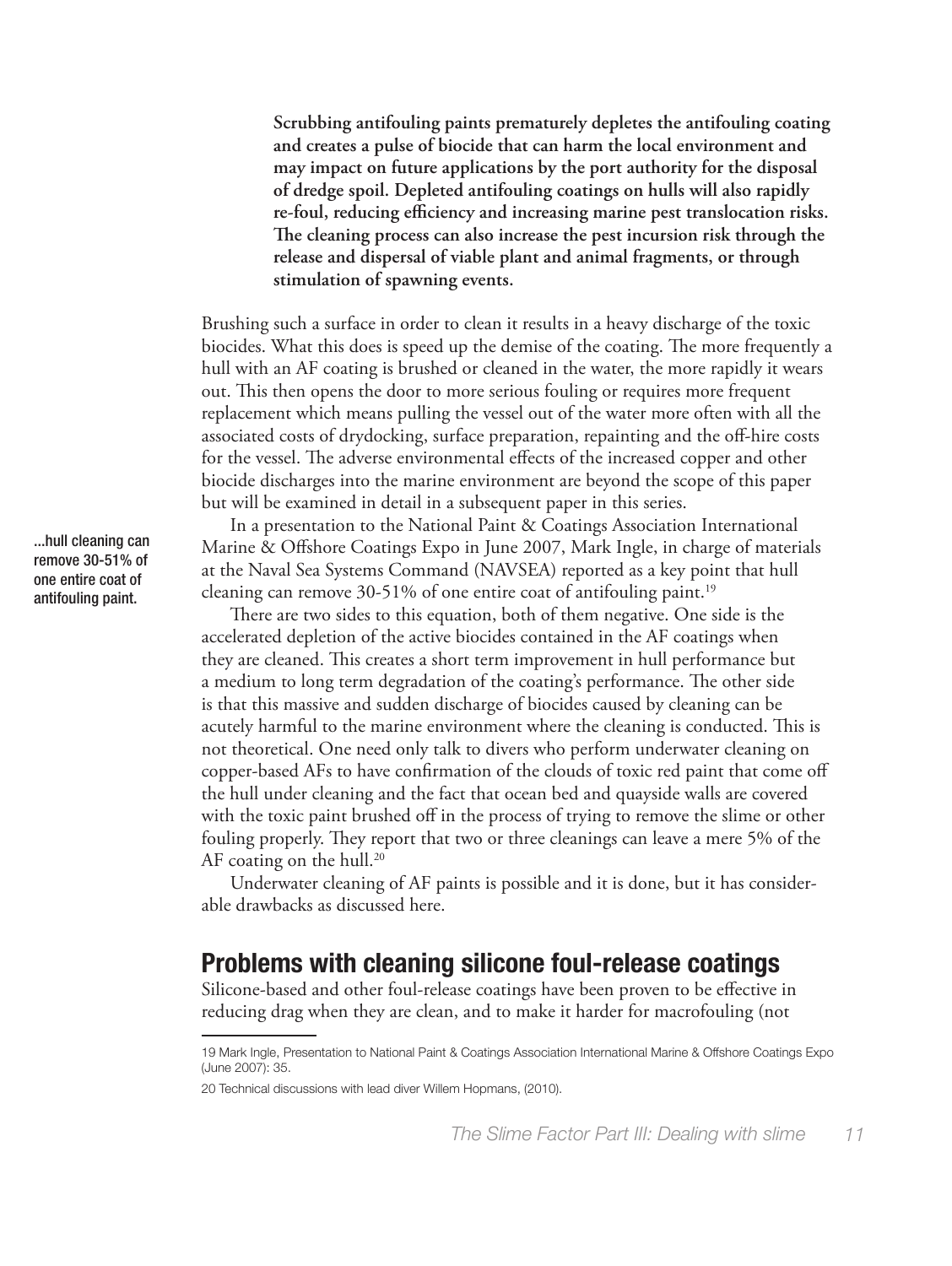microfouling or slime) to attach and easier for macrofouling (again, not slime) to be released when the ship is under way, especially at speed. However, they are also notorious for their mechanical fragility and the ease with which the coating can be damaged. This damage extends to cleaning. Even with a soft brush, the mechanical effects of underwater cleaning on this type of coating is to damage the coating by scratching and chipping the rather delicate surface.<sup>21</sup> Once the surface has been damaged, it loses its effectiveness dramatically.

The cracks or scratches in any hull surface make it easier for fouling to attach. Shipowners and operators are understandably reluctant to use in-water cleaning on foul-release coatings for these reasons. Therefore slime is allowed to build up with all the consequent speed loss and fuel consumption increases already discussed.

#### **Ports forbidding in-water cleaning**

Because of the excessive pollution caused when AF coatings are cleaned while the ship is in the water, and due to concern about the threat of invasive species spreading when heavily-fouled hulls are cleaned in the water, some port authorities forbid inwater cleaning of ships in their port. In some cases this restriction applies only to AFcoated or heavily-fouled hulls. In others, it is indiscriminate (though misguided).

The IMO has stressed the importance of port States recognizing and facilitating in-water hull cleaning (2009):

> **4.22 Propeller cleaning and polishing or even appropriate coating may significantly increase fuel efficiency. The need for ships to maintain efficiency through in-water hull cleaning should be recognized and facilitated by port States.22**

#### **In-water cleaning in general**

We will publish a detailed study of in-water cleaning in a future paper in this series as there is more to this subject that can be covered in a few paragraphs, and a full description of the pros, cons and issues will make it easier for shipowners, operators and management to formulate a viable, routine underwater hull cleaning and propeller polishing program for their vessels or fleets.

It is important to know that all hull cleaning is not equal. A thorough, complete, professional cleaning of a large ship hull might cost \$30,000, depending on location. One might find a company locally that will offer to clean the same hull for \$15,000. Even though both suppliers promise the same results, the inexpert, under-equipped company charging the \$15,000 may produce a 30% result with damage to the hull coating due to poor equipment and inexperienced or inept operators; whereas the professional, experienced hull cleaning company will guarantee a rapid, timely, 95% or better cleaning for the higher price. Not removing the slime completely means that

The need for ships to maintain efficiency through in-water hull cleaning should be recognized and facilitated by port States.

<sup>21</sup> *Ibid.*

<sup>22</sup> IMO Marine Environment Protection Committee 59th Session Agenda item 4 (MEPC 59/WP.8 16 July 2009).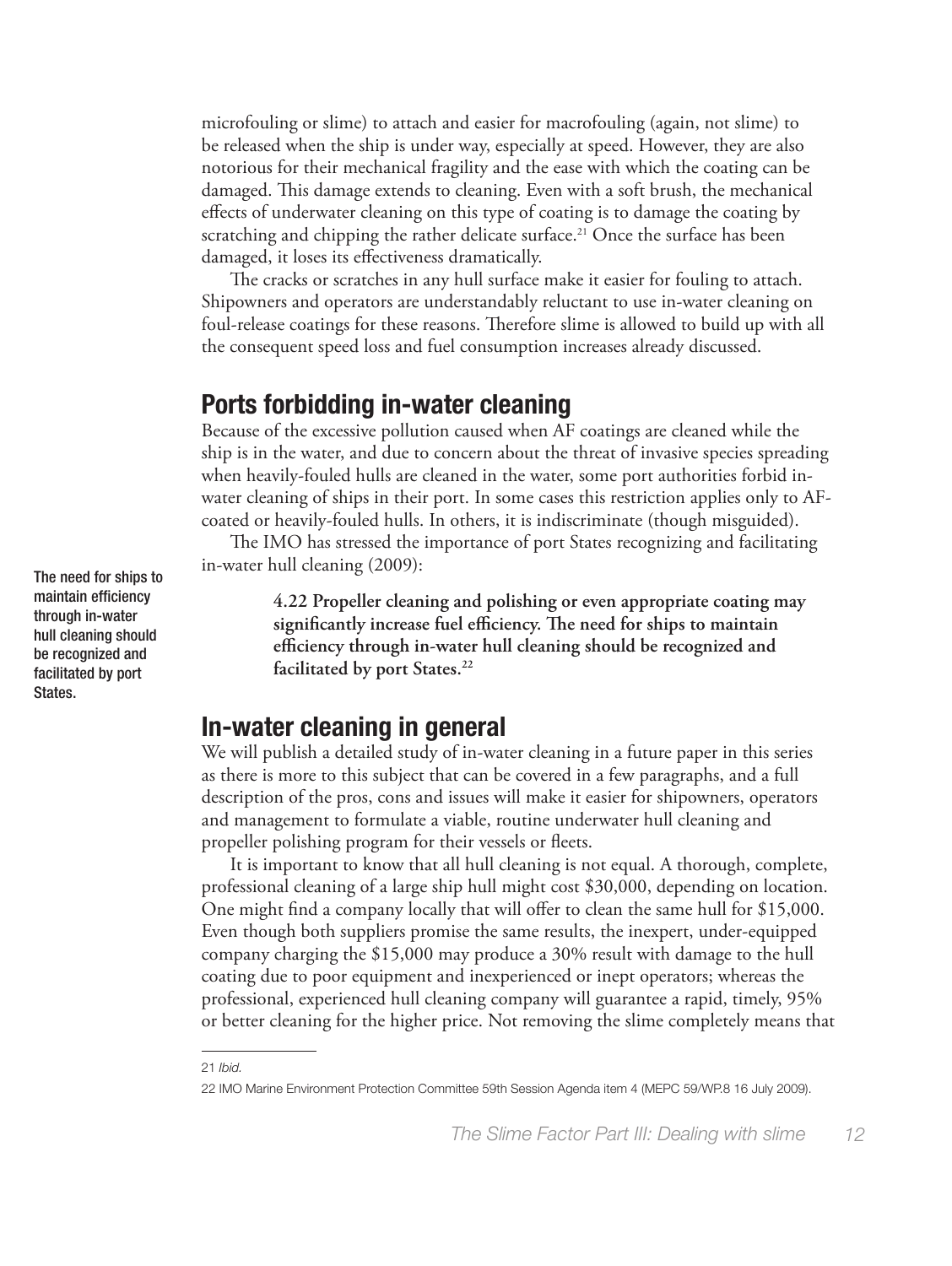within a couple of weeks the officers on the bridge will notice the speedlog dropping a knot or two again and the \$15,000 apparently saved turns into a considerable loss over the period of a few months due to the increased fuel penalty.

In-water hull cleaning tends to be treated as an unimportant activity where the lowest bid gets the job regardless of the results. This can also give in-water hull cleaning a bad name because, trite though it may be, one tends to get what one pays for. In-water hull cleaning needs to be elevated in status to become a key factor in reducing operating costs via fuel savings and ship hull performance, and a major player in reducing pollution of the oceans and the air on a global basis, rather than an irritating afterthought or necessary evil. Such a change in attitude towards hull cleaning will contribute to the creation of a satisfactory worldwide infrastructure of what could be termed industrial underwater hull cleaning, and the overcoming of the current problems associated with it.

Underwater hull cleaning on a properly coated hull (to be discussed later in this paper) should be as routine as bunkering. In fact, a properly equipped, well-trained diver team can carry out the underwater cleaning of the largest vessels in a matter of hours while the ship is bunkering, thus saving off-hire time. This is not a dream. The shipping industry can begin to think along these lines. Increased demand will result in a better quantity and quality of supply.

If a ship is coated with traditional AF paint or a modern foul-release silicone, fluoropolymer or hybrid coating, the tendency is to avoid cleaning for the reasons outlined above. The slime layer builds up. The ship's speed at a given shaft power drops by a knot or two and the vessel requires tons and tons more fuel to complete its usual runs. Spread this penalty over several vessels, a fleet, an entire cruise line or a navy and the costs add up to millions or billions of dollars every year that could have been saved. Spread it across the whole international active fleet and the added unnecessary GHG emissions amount to hundreds of thousands of tons per year that need never have been emitted.

Extrapolated in this way, the slime factor can be seen to be very consequential. To ignore it is to lose.

#### **The real problem with slime**

One major obstacle that must be overcome for this system to become the normal routine is the fact that the hull coatings in current widespread use simply do not lend themselves to routine in-water cleaning. The answer to this is also discussed later in this paper. The real problem, the spanner in the works that gets in the way of effectively dealing with slime, is the very nature of most of the hull coatings in current use.

This problem is well-described and analyzed by Dan Rittschof in Chapter 27, "Research on Practical Environmentally Benign Antifouling Coatings," of the book *Biofouling* already cited in this paper:

**Antifouling is just one of several very important functions of hull** 

In-water hull cleaning needs to be elevated in status to become a key factor in fuel savings and ship hull performance, a major player in reducing pollution of the oceans and the air on a global basis, rather than an irritating afterthought or necessary evil.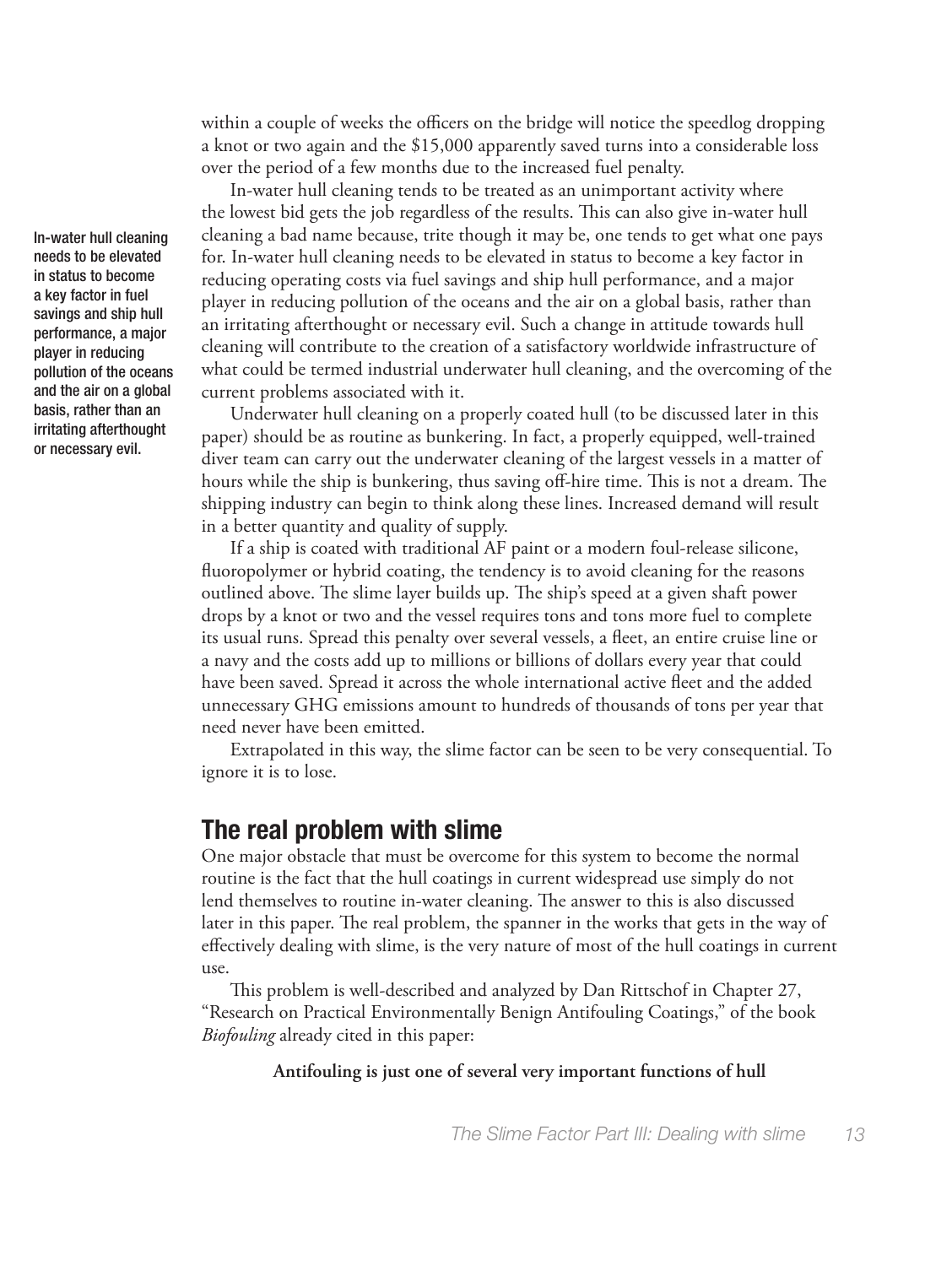**coatings. Hull coatings are complex multicomponent systems which include anticorrosive and antifouling components [31] (see Chapter 13). Coatings have important physical and anticorrosive properties that include maintaining coating integrity and that have physical properties which maximise hull performance.** 

**Existing commercial solutions to fouling are an uncomfortable and increasingly unacceptable compromise between fouling management, corrosion and environmental degradation. Oxidation control measures cause corrosion and have unacceptable environmental impacts. Similarly, broad-spectrum biocides that must be released and diffuse into organisms to kill them have extensive impact on non-target species and ecosystems.23**

In his incisive and competent analysis, Mr. Rittschof goes on to put his finger firmly on the problem:

**27.6 Practical solutions**

**The ideal antifouling solutions would be ones that fit within existing business models and polymer systems that managed fouling on hull with minimal impact on other organisms or the environment [4,6,9,45]. Such a solution is possible but would require major changes in research, business and government regulations. This solution requires infrastructure and expertise lacking in industry, government and academia and would require an approach which recognises the needs of business and the environment [6,7]. At present, there is no appropriate infrastructure anywhere in the world that would facilitate generations of ideal antifouling technology. Research teams would be composed of businessmen, chemists, biologists and government officials with the charge of ensuring products minimally impacted environments.24**

In the same chapter he states:

**A ship that is a good citizen would minimally impact the environment that it visits. It should be no surprise that existing technologies were developed to maximise efficiency and result in short-term economic gain and to meet the letter rather than the spirit of government regulations.25**

This paper and its proposals could be considered in part an answer to the challenge implicit in the above paragraphs.

If there were not an alternative, it would almost be cruel to bring up and point out the problems which currently exist and which appear to have no solution.

Such a solution is possible but would require major changes in research, business and government regulations.

<sup>23</sup> S. Dürr, J. C. Thomason, Biofouling, Wiley-Blackwell, 2010: 399.

<sup>24</sup> *Ibid.* 401.

<sup>25</sup> *Ibid.*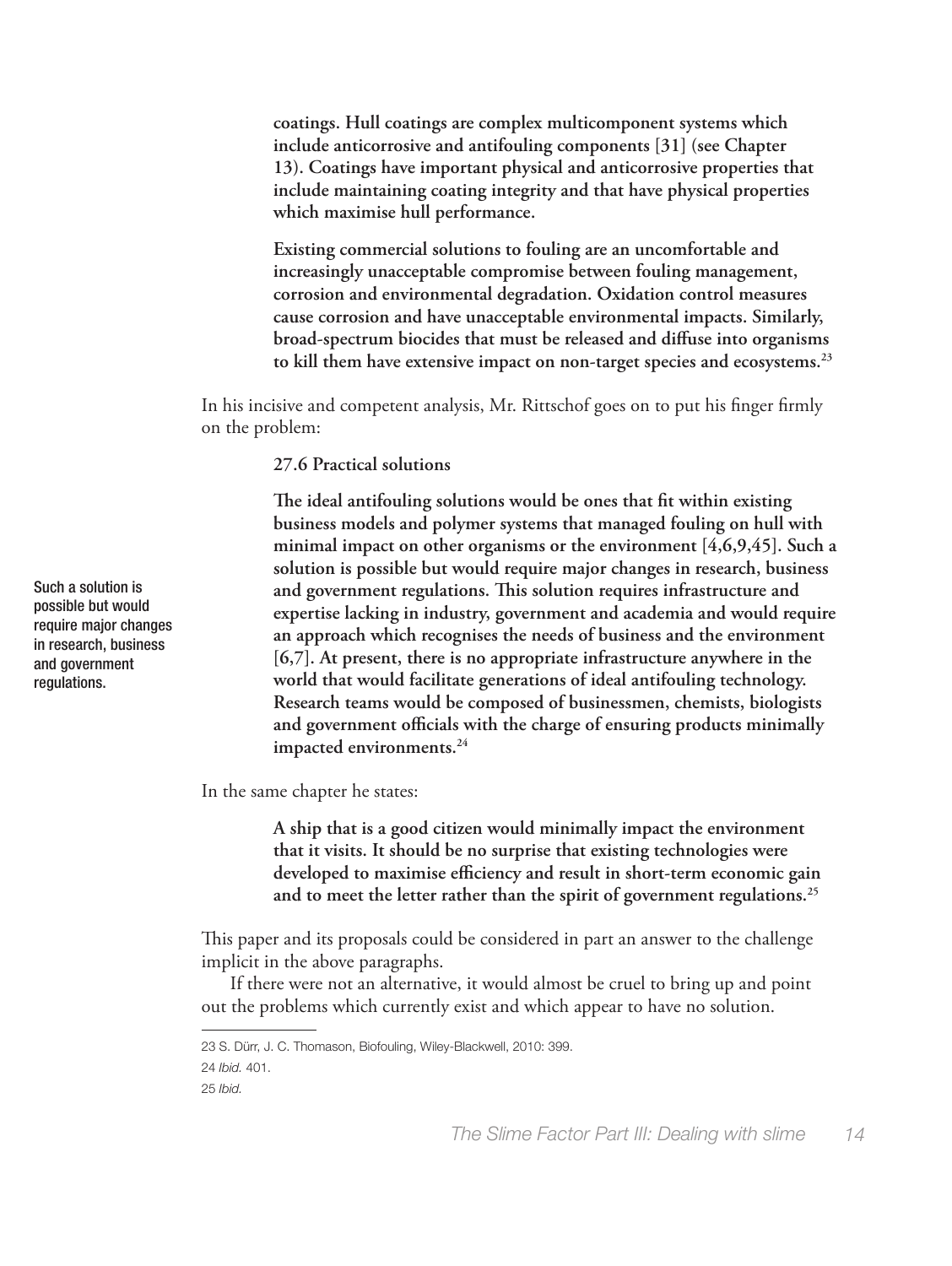Fortunately for all concerned, there is an alternative approach which has been tested, is mature, has been shown to work in many real-world applications, and which can be considered the best available technology at present. Widespread implementation of this solution will require a change of thinking in the industry and in government, nononsense legislation on the subject of biocides and pollution, and investment by the marine industry in building the necessary infrastructure to enable a change of gears. This is not a particularly costly proposition and will save shipowners, operators and the taxpayer enormous amounts of money and majorly reduce the impact of shipping on the oceans and the air: very worthwhile targets and with no real sacrifice.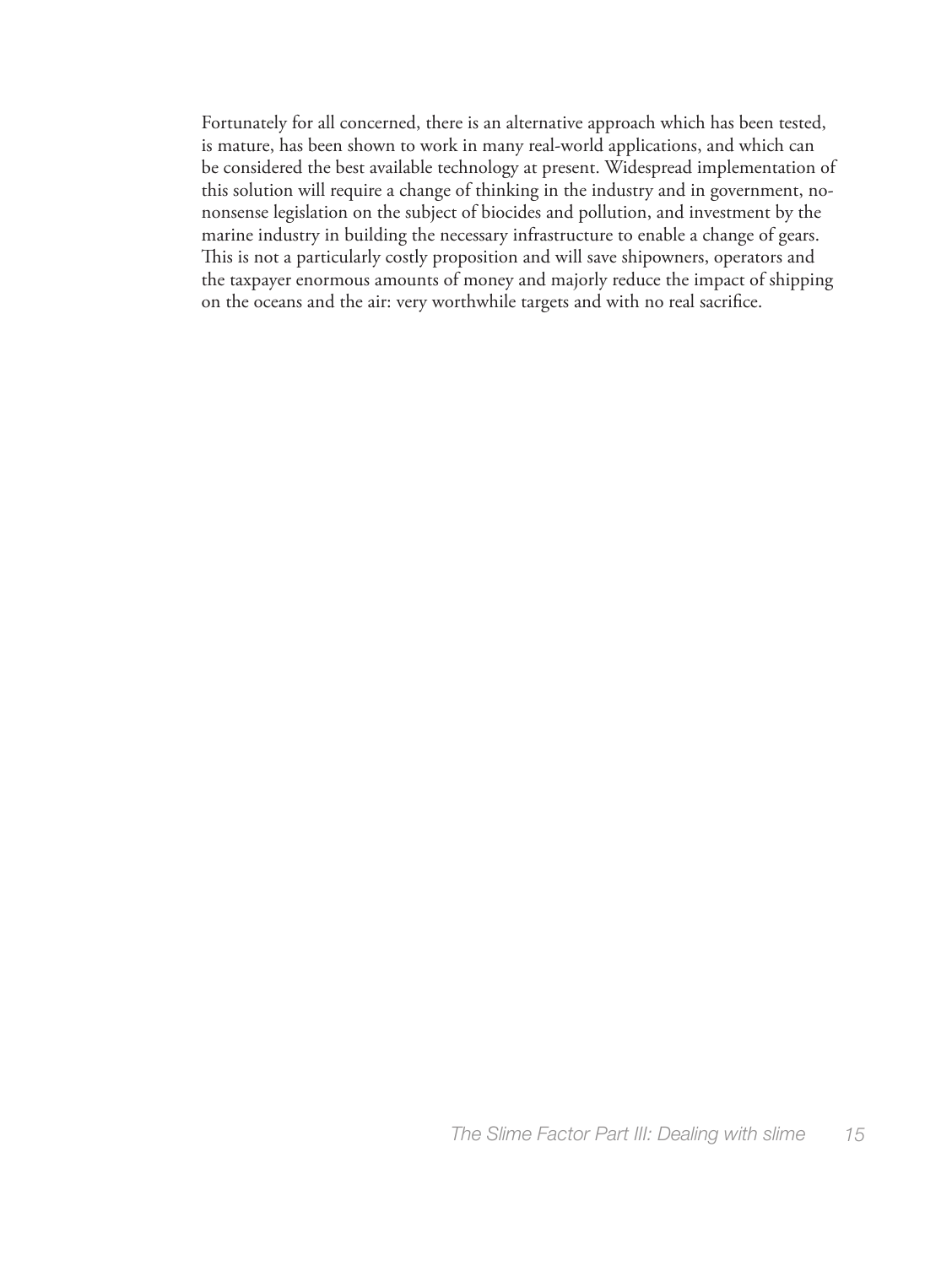### Part IV. Effective address to the slime factor

One of the world's most prestigious cruise lines has been willing to step off the downward spiral created by the AF systems in widespread use, to discover and adopt advanced technology available for hull protection and maintenance. That cruise line has realized significant gains economically with a product and system that has been tested by European governments and found to be entirely non-toxic. Proof of their success is the fact that in ordering two brand-new ships to add to their fleet, to be built by one of the most renowned and forward-looking shipbuilders in the world, they specified the same treatment for the underwater hulls. This cruise line is far from the only shipowner willing to take a risk and break with conventional thought. The solution has been implemented successfully by major shipping lines, icebreakers, RO/ ROs, ferries, several navies and a variety of other fleets and vessels.

What does this approach consist of?

#### **1. The coating**

A hard coating consisting of relatively large glass platelets in a vinyl ester resin base has been tested for the better part of a decade on a wide variety of hulls and has proved to have extraordinary anticorrosive and anti-cavitation properties and the potential to last the lifetime of the hull with excellent mechanical and abrasive resistance. It classifies as a Surface Treated Composite (STC).

The coating requires a grit-blasted surface. It is usually applied in only two coats amounting to a total dry film thickness of 1000 microns with a minimum overspray time of only a few hours and an extendable maximum overspray time which facilitates a flexible painting schedule. It is most cost-effective to apply it at the new-build stage but it is still highly economical in terms of total ownership cost of the vessel to apply it on a hull previously coated with traditional AF or FR coating systems.

The coating is applied to the vessel only once. It is guaranteed to last ten years but the evidence indicates that it will last the lifetime of the hull. The coating is conditioned after application. This makes it smoother, hydrodynamically more efficient, harder for fouling to attach to and easier to clean if it does.

This coating has been shown to improve with each underwater hull cleaning. It becomes smoother as a very tiny amount of the resin base containing aligned glass platelets is polished leaving a very smooth hull.

#### **2. Routine hull and propeller inspection**

Once the coating has been applied and conditioned (the conditioning is done by divers in the water using equipment similar to that used for underwater cleaning) the ship will go into active service.

Because the coating is chemically inert it should also accumulate slime less readily

The solution has been implemented successfully by major shipping lines, icebreakers, RO/ROs, ferries, several navies and a variety of other fleets and vessels.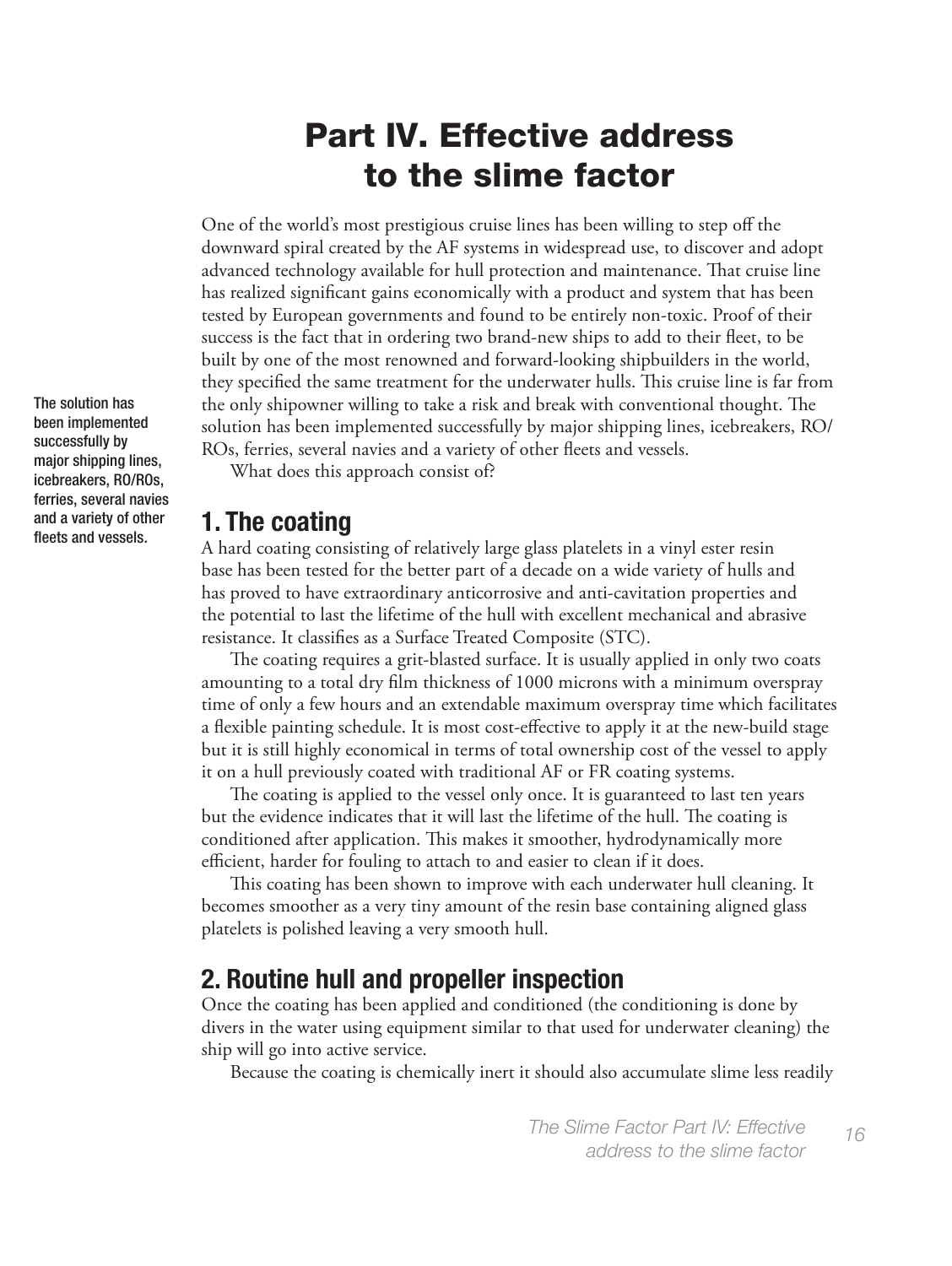than AFs which contain copper and other biocides favored by certain bacteria and diatoms which make up the slime layer.

As covered exhaustively in this paper, slime will build up on the surface in varying degree, depending on the water temperature and other factors such as whether the vessel is stationary or under way.

Tools to monitor the ship hull performance are available – indicators on the bridge in combination with regular hull inspections will enable the operators of the ship to act in a timely fashion to remedy a hull fouled with slime. (Inspection and detection of the need for cleaning will be covered in more detail in yet another paper in this series.)

The slime layers can often be seen by visual inspection of the hull at the waterline. When indicators are noted, a trained hull-monitoring diver (one who is knowledgeable in degrees of fouling and competent to conduct inspections) should be sent down to conduct a survey of the state of the underwater hull and propeller condition. Routine underwater maintenance schedules are key to monitoring the condition of your ship hull.

Slime will inevitably accumulate and will have an effect on fuel consumption. This must be detected, confirmed and dealt with rapidly. Every day the slime is left unattended to, once it has built up to a point that it impacts significantly on fuel consumption, is a day when thousands of dollars have been wasted.

#### **3. In-water hull and propeller cleaning**

If the vessel is not close to a drydocking scheduled for other maintenance reasons, then competent, professional in-water cleaning of the hull must be scheduled and carried out. This is a big subject and will be covered in a future paper in this series. The cleaning is carried out with minimal adverse effect on the ship's scheduled operations. It need only take 6 - 12 hours to do a full and complete cleaning of the hull of any vessel. The propeller can also be polished if indicated.

With this glass-platelet, hard STC the surface improves with each cleaning over its initial conditioned state. Over time one can observe improved performance and increased resistance to adhesion of slime and other biofouling.

#### **4. Repainting**

The most that will be required in drydock will be minor touch-ups. In all cases inspected to date this has amounted to less than one percent of the entire wetted hull surface which required any new paint. This makes the drydocking much easier and quicker for the ship. Painting with conventional paint is known to interfere with other drydock activities and can add a great deal of time to the drydock experience.

#### **General comments on this approach**

The elements of this approach all exist in fully developed and tested form at time of writing. Many shipowners and operators have seen the benefits and have adopted the

Every day the slime is left unattended to, once it has built up to a point that it impacts significantly on fuel consumption, is a day when thousands of dollars have been wasted.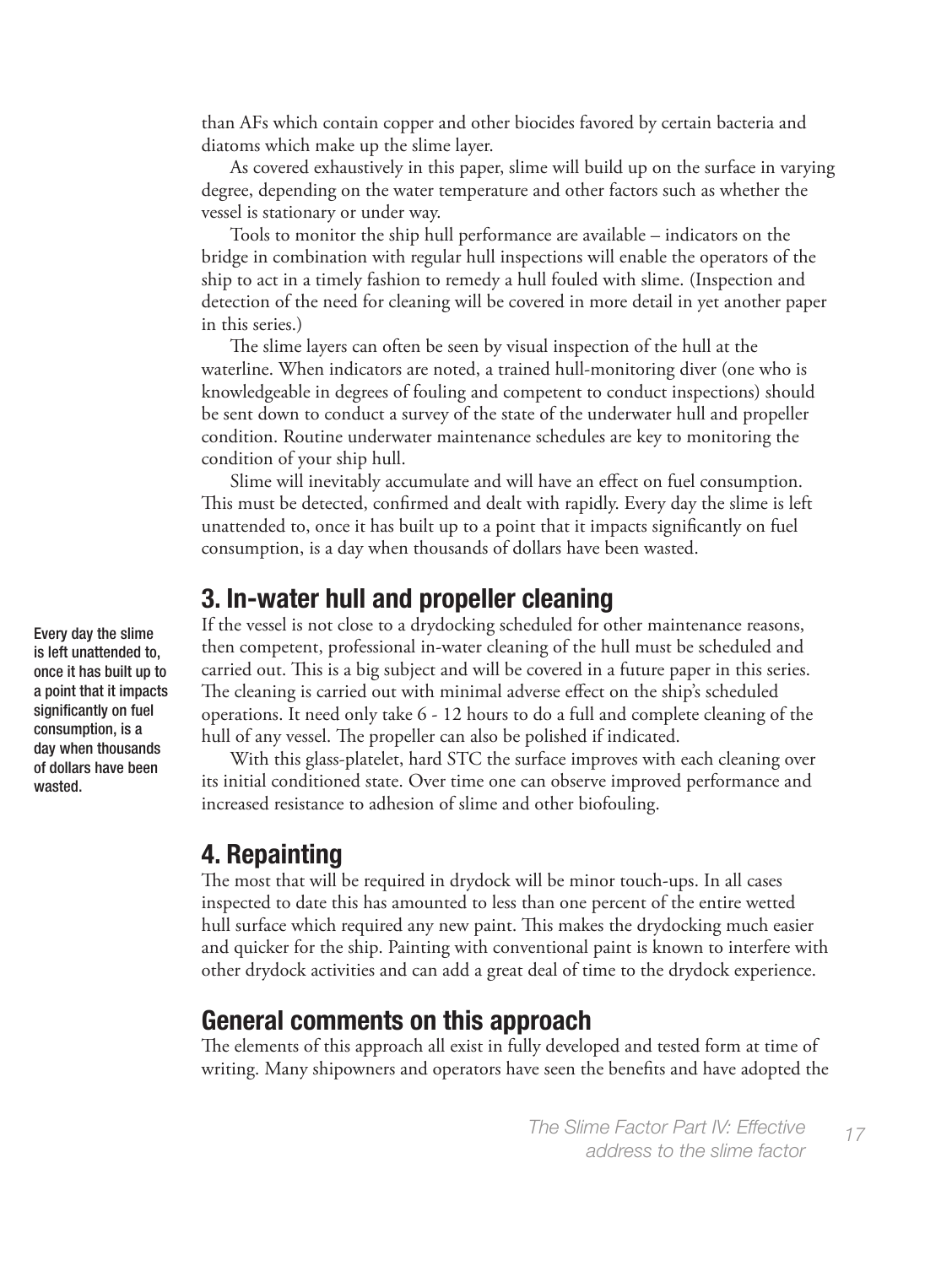hard coating and routine in-water cleaning approach to underwater hull performance and maintenance. They are reaping the economic benefits and competitive advantage while at the same time being good citizens as far as pollution and GHG are concerned. They have noted no liabilities or sacrifices.

This technology is available now for use by any shipowner, operator, any navy, any fleet. However, for this to be rapidly implemented on an industry-wide basis for all ships and fleets, the obstacles enumerated by Dan Rittschof as outlined above need to be exposed and overcome.

- 1. Shipowners and operators need to subscribe to the cost saving and environmentally beneficial procedures outlined in this paper.
- 2. Port States need to realize that there is no risk involved with in-water cleaning if certain standards are adhered to:
	- a.That the hull being cleaned is protected by a hard, inert coating that does not contain any toxic substances and will not pollute the port.
	- b.That a hull cleaned frequently, preferably in the case of a badly fouled hull before sailing (i.e. before moving from one environmental zone to another), is the best means of avoiding the spread of invasive species. This is the responsibility of the shipowner/operator but port States can cooperate.
	- c.That the cleaning be performed professionally, completely and to a high standard.
- 3. Shipowners/operators must "take the plunge" and invest the time and money needed to grit-blast their ships' wetted hull area and re-coat them with advanced technology glass/resin coatings. The initial investment will be repaid rapidly, and in terms of total ownership cost this approach is an excellent investment in almost all cases (the exception being perhaps vessels that are almost at the end of their useful service).
- 4. Governments and international organizations should take steps to introduce legislation which bans the use of harmful metallic biocides, as well as harmful herbicides and fungicides as means of preventing fouling. These antifoulants are not effective against slime, and hulls should not be allowed to foul beyond a light slime at most. The biocides are poisonous and have many harmful effects, some lethal, on marine life, fish, the food chain and human beings. As there is a more cost-effective and economical way to deal with fouling effectively, there is no excuse to go on spreading pollution and poison. The coating applied to any vessel's hull should be inert and not leach or dispel any sort of toxic substances into the water. There should be no compromise on this. The apparent commercial interests of shipowners are no excuse to continue poisoning the oceans, since the non-toxic approach is more economical than the toxic one.
- 5. The marine industry in general and governments must invest in this advanced technology, particularly on the infrastructure needed to make it possible to deliver in-water cleaning easily and competently on an industrial/commercial level around the globe so that schedules are interrupted less by cleaning than they are by bunkering.

Governments and international organizations should take steps to introduce legislation which bans the use of harmful metallic biocides, as well as herbicides and fungicides as means of preventing fouling.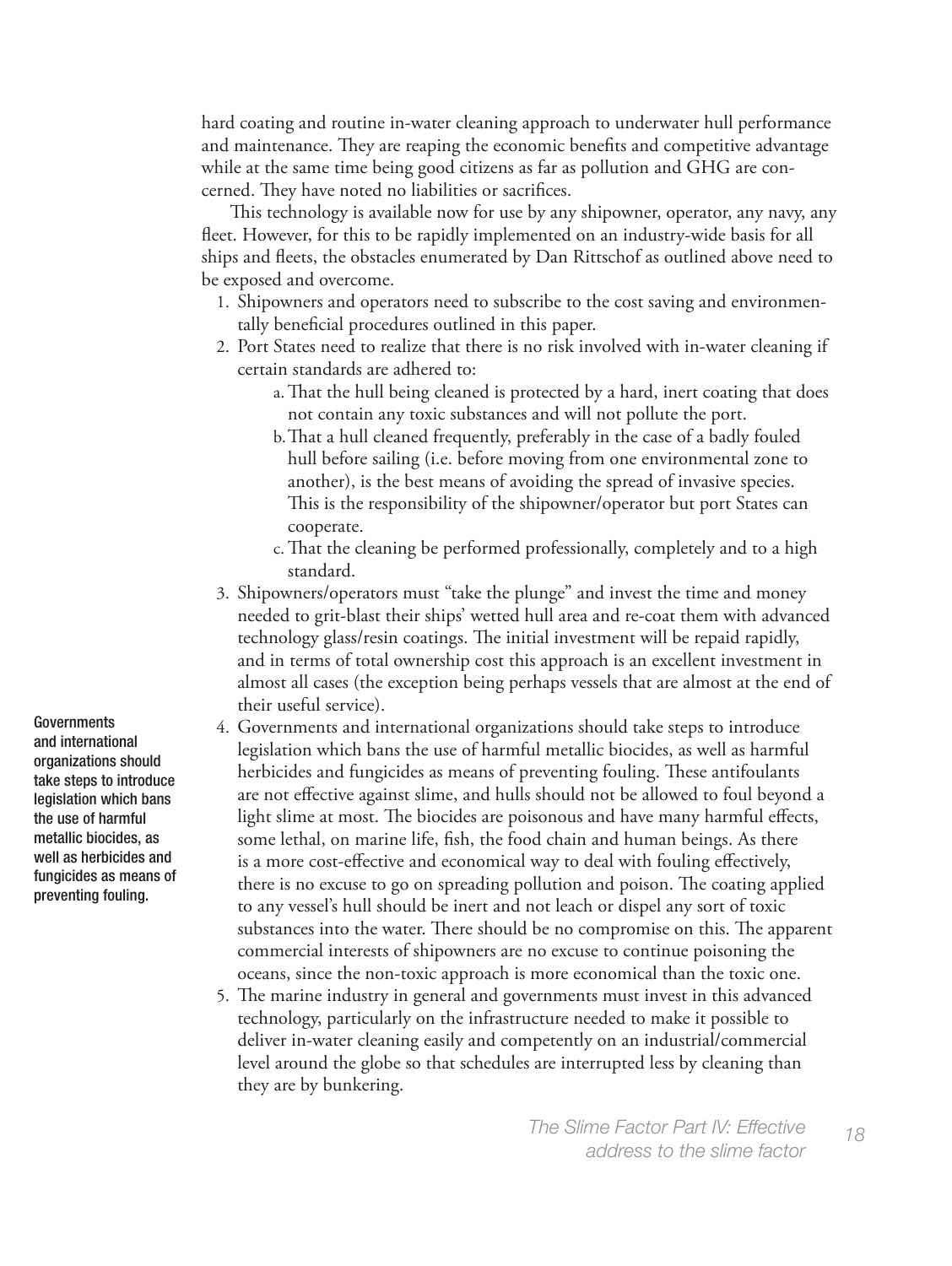## Part V. The Ecospeed/Hydrex approach

This paper is not intended to encompass a survey of available hard coatings. There have been several epoxy-based coatings over the years and the glass-platelet technology was used in the earlier formulations of certain specialized icebreaking/ icegoing hull paint. There is considerable research under way on the subject of nontoxic hull coatings.

Suffice it to say here that there is a glass-platelet, vinyl ester resin based coating which meets all of the specifications already listed: Ecospeed®. It is available now for commercial application and has been for the last eight years.

#### **The Hydrex Group**

The Hydrex Group, an international underwater hull performance, protection, maintenance and repair organization, is one of several suppliers capable of delivering high quality in-water ship hull cleaning on a global basis.

Not only has Hydrex developed Ecospeed as the ideal underwater hull coating, but has also invented and engineered a full line of advanced hydraulic underwater hull cleaning equipment designed specially to condition and clean Ecospeed-coated hulls but which is also usable on any other hull coating.

#### **Worldwide underwater hull cleaning services**

Hydrex has also recruited and trained a team of underwater hull cleaning and repair experts to deliver standard cleaning and repair of a very high quality. In addition to setting up satellite offices in strategic locations, the company has built up a network of local suppliers of underwater hull inspection, cleaning and repair as well as propeller polishing and related underwater hull services. In this way Hydrex guarantees its underwater hull maintenance and repair services around the world. Ecospeed itself is guaranteed to last intact on the hull for a full 10 years and that is a conservative guarantee which the company is currently considering extending.

Hydrex has been developing its own underwater hull protection and maintenance system for several decades, based on an equal concern for the avoidance of pollution of the oceans and air and for the economic benefits to be derived from keeping ship hulls free of fouling, thus reducing fuel consumption and emissions. Both these factors have been taken into account and the best possible approach to the problem of hull protection and fouling has been developed.

### **Inquiries and information**

We invite inquiries. We stand by to answer questions, provide references, disseminate information and help you with your specific vessel or fleet situations.

Suffice it to say here that there is a glassplatelet, vinyl ester resin based coating which meets all of the specifications already listed: Ecospeed®. It is available now for commercial application and has been for the last eight years.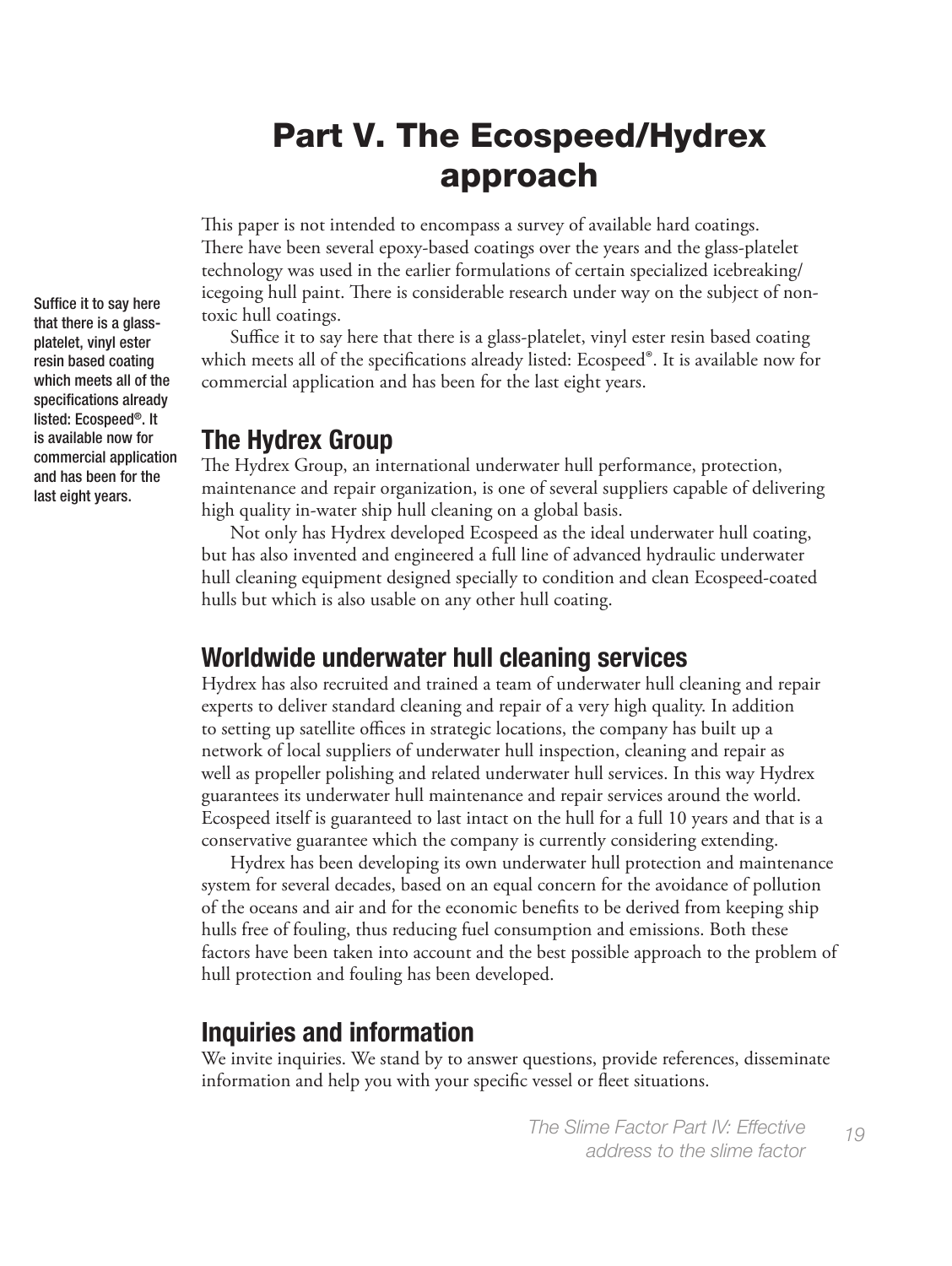### **Free initial consultation for your vessel of fleet**

We offer a free initial consultation to any shipowner, operator, charterer, navy representative, government official or officer, academic institution and anyone else who can benefit from the most advanced approach we know to the problems of underwater ship hull performance.

### **Future white papers and journal**

We will be writing and distributing a series of white papers, each of which will go into one or more aspects of underwater ship hull performance in more depth and detail. This is the second white paper in the series, the first one being an overview of ship hull performance. Much of the information has already been researched and written up but this is often in highly technical papers of specialized distribution not necessarily easy for shipowners and operators to come across or digest.

In early 2011 we will also be launching a quarterly journal of ship hull performance which will feature these white papers as well as related articles, news and information of interest to shipowners, operators and other decision makers in the marine industry.

If you would like to receive these white papers and/or the journal on an ongoing basis, please sign up on line at [http://www.hydrex.be/white\\_papers.htm](http://www.hydrex.be/white_papers.htm) or write to us, email us or phone us with your request. Let us know if you prefer electronic or paper copies of the white papers and journals. These are all provided to you free of charge and without obligation.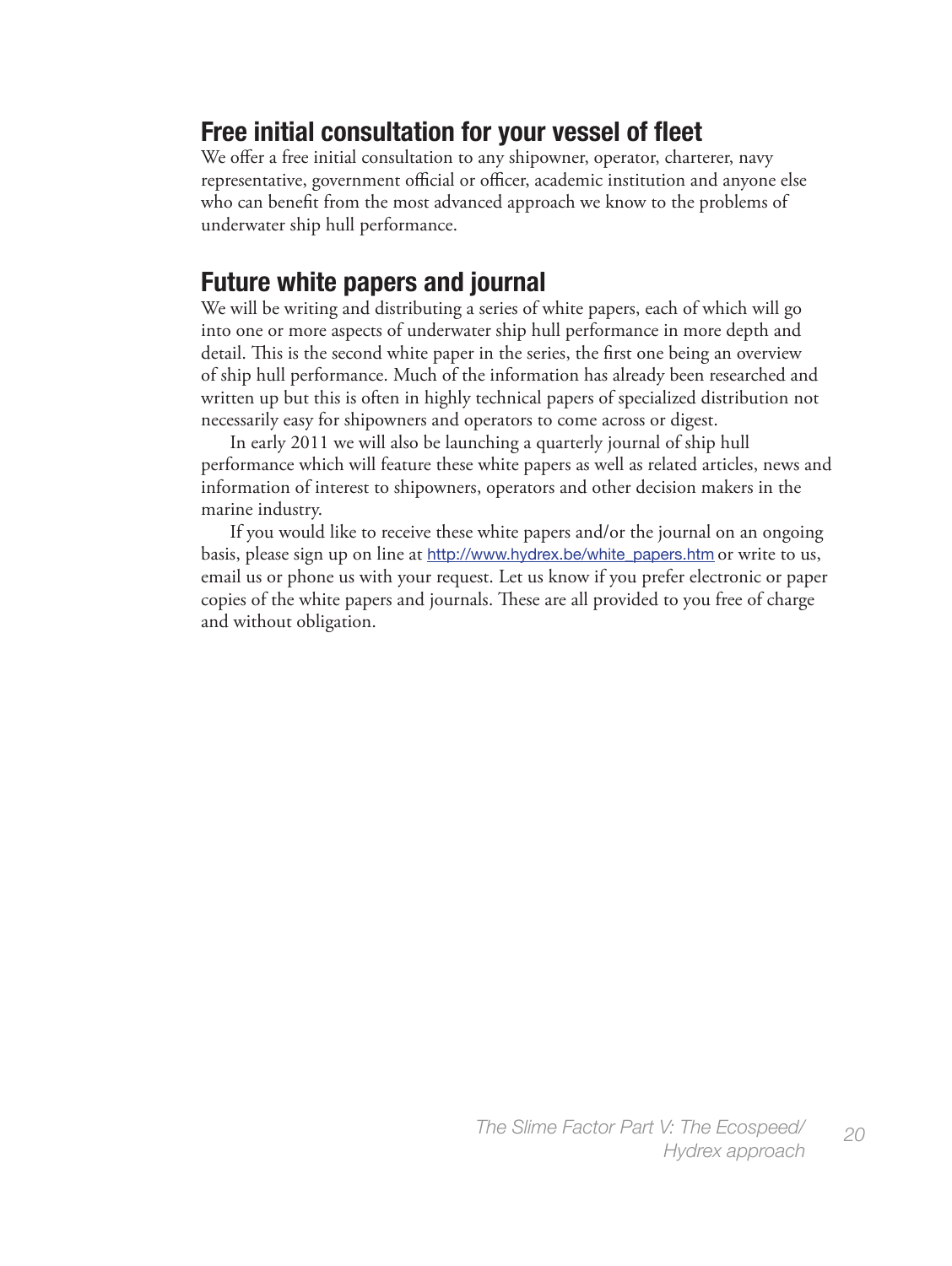## Vessel or fleet operational costs assessment

Find out if your operational costs for your vessel(s) or your fleet could be drastically reduced by changing your approach to underwater hull protection and maintenance.

To obtain a free initial consultation on ship hull performance for your vessel(s) or fleet simply send an email to the following email address with "Free Consultancy" in the subject line and information about your vessel or fleet and an expert will get back to you promptly:

#### performance@hydrex.be

To find out more about Ecospeed and Hydrex, visit the following websites:

#### [www.hydrex.be](http://www.hydrex.us)

[www.hydrex.us](http://www.hydrex.us)

#### www.ecospeed.be

If you would like to be added to the mailing list for future white papers on ship hull performance and related subjects and/or copies of the quarterly journal *Ship Hull Performance* please send us your request at the following email address:

publications@hydrex.us

For comments, input, information about the content of this white paper or any communication relating to it, please send an email to the above email address and we will respond.